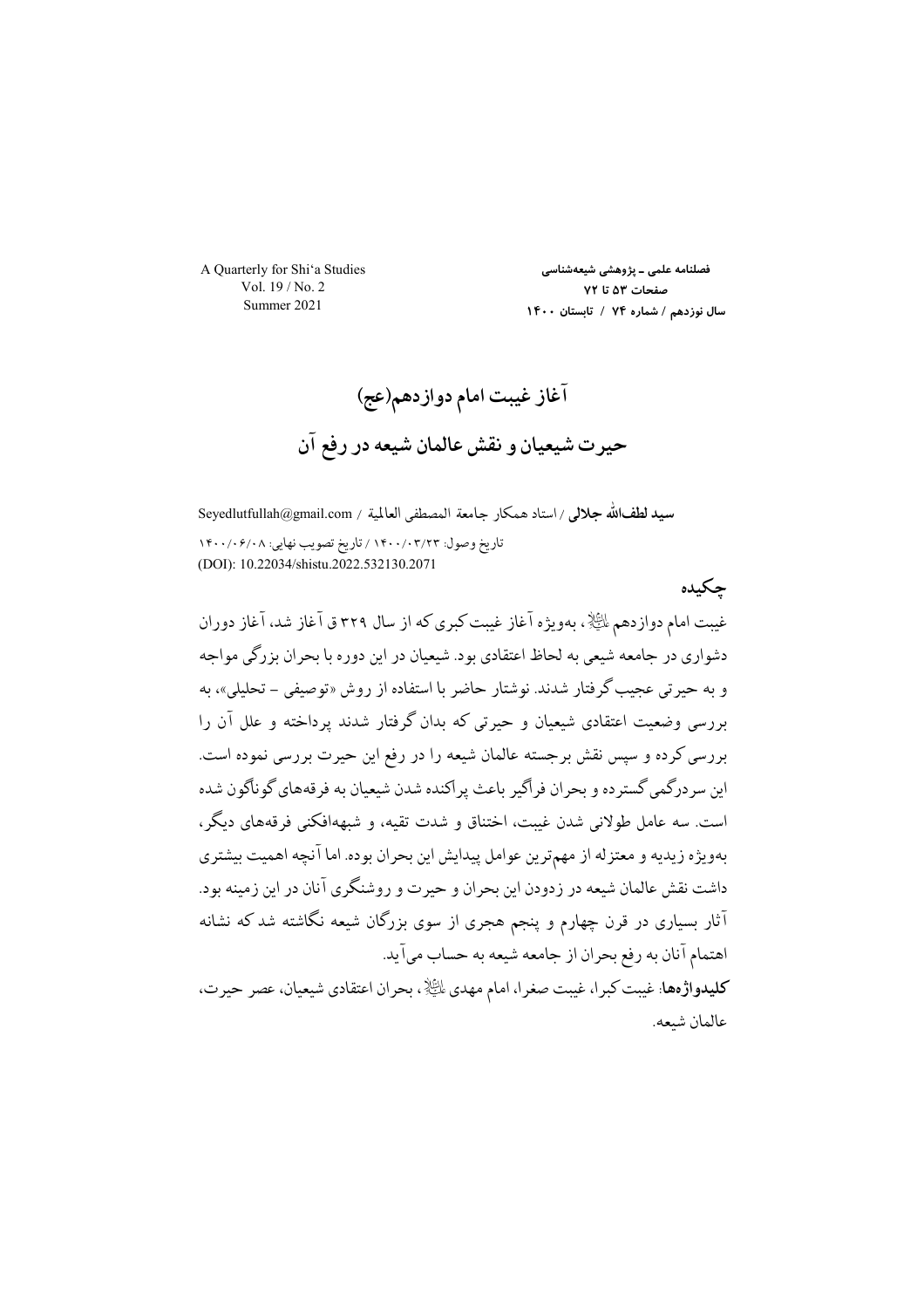۵۴ 30 میلنامه علمی ـ پژوهشی شیعهشناسی/ سال نوزدهم / شماره ۷۴ / تابستان ۱۴۰۰

## مقدمه

با درگذشت محمد بن علی سمری در سال ۳۲۹ ق در بغداد، امام عصر الﷺ نایب خاص دیگری معرفی نفرمود و بدینِسان، غیبت کبرای آن حضرت آغاز شد. آغاز غیبت کبرا در حقیقت دورهای جدید برای شیعیان بودکه بتوانند بدون حضور آشکار امام و بدون استفاده از رهنمودهای او، به حیات مذهبی خود ادامه دهند. با این حال، در آغاز عصر غیبت، شیعیان به لحاظ اعتقادی با دشواری بزرگی مواجه شدند که از آن به «حیرت» تعبیر شده است. این حیر ت بحر ان اعتقادی گستر دهای بر ای شیعیان به وجود آورده بود و عالمان شیعه از قرنهای چهارم و پنجری هجری کوشیدند با این بحران مقابله کنند. در این نوشتار، به اختصار وضعيت مذهبي شيعه در آغاز اين دوره و نيز علل آن و نقش دانشمندان شيعه در زدودن این بحران بررسی میشود. اما پیش از آن بجاست، درباره اصل غیبت و تقسیم آن به دو دوره صغرا و کبرا سخن بگوييم.

## غيبت صغرا وكبرا

به اقتصاد شیعیان امام دوازدهم ﷺ دارای دو غیبت است که یکی را «غیبت صغرا» و دیگری را «غیبت کبرا» مینامند و دو خصوصیتْ این دو را از هم متمایز میسازد: نخست اينكه غيبت صغرا يا غيبت كوچك تر به لحاظ زماني و طول مدت، كو تاهتر از غيبت كبرا یا غیبت بزرگتر است. دوم اینکه نوع غیبت نیز در این دو متفاوت است. در غیبت صغرا، امام به طور کامل غایب نبود و – دستکم – برای عدهای که آنان را سفیران یا «نُواّب اربعه»` میiامیم، در دسترس بود و از طریق آنان، امکان مبادله پیام میان امام و شیعیان وجود داشت، اما در غیبت کبرا، دروازههای تماس با امام کاملاً بسته است و کسی نمیتواند به طور رسمي ادعاي نيابت يا سفارت از سوى امام داشته باشد. (نعماني، ١٣٩٧ق، ص ١٧٠ و

۱. برای آگاهی از مختصری از زندگی نامه و فعالیتهای نواب اربعه، ر.ک. جلالی، ۱۳۹۲، ص۳۶۵-۳۶۷.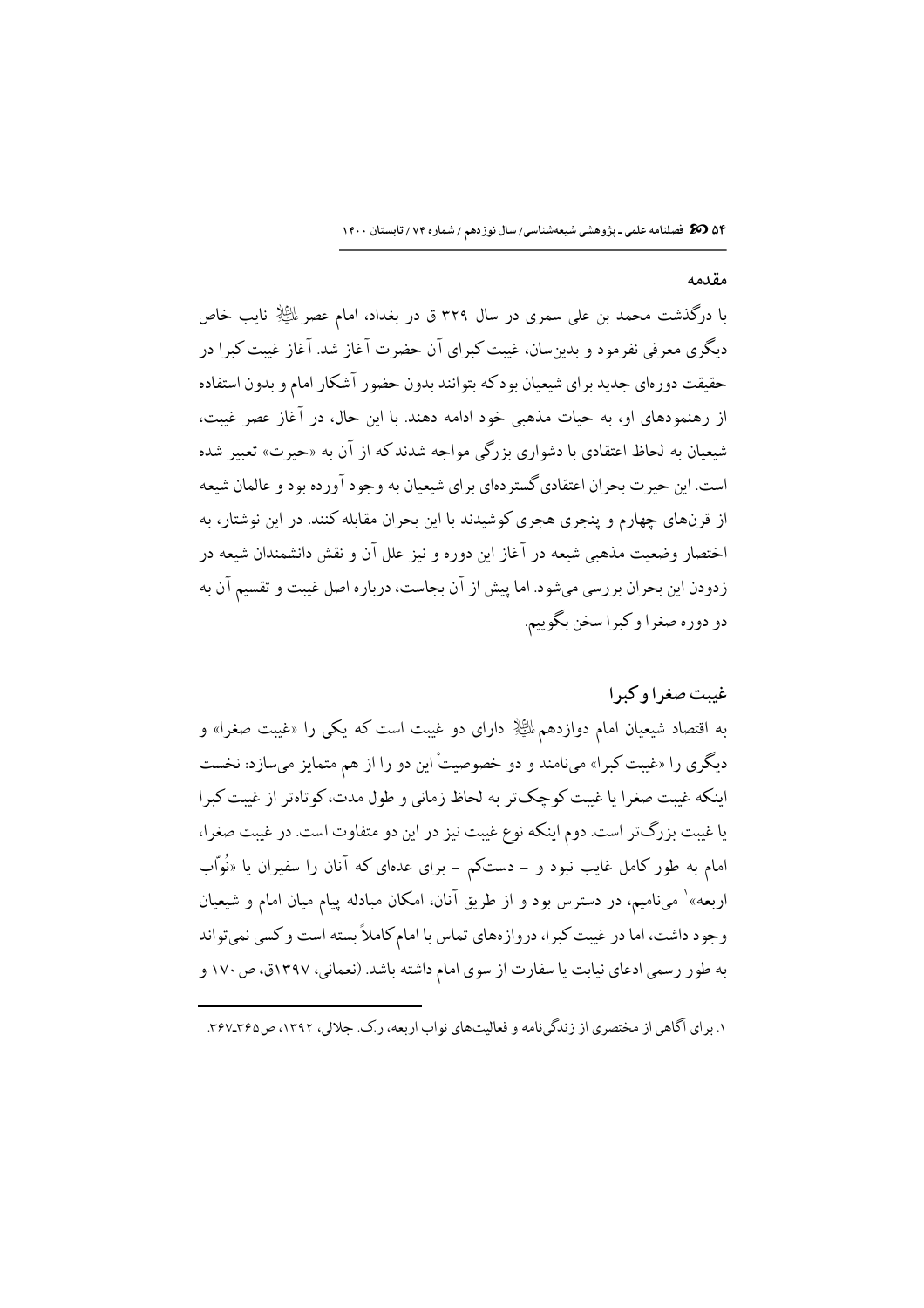١٧٣ـ١٧٣) با اين حال، در زمان تحقق غيبت صغرا و كبرا، اولاً اصل غيبت امام براي بسياري از شيعيان قابل هضم نبود و ثانياً، دو دوره شدن غيبت آن حضرت، بهويژه طولاني شدن غیبت دوم، برای عموم شیعیان امری دور از انتظار بوده است. اکنون باید دید این دو نوع غیبت برای امام در دیدگاه شیعیان آن زمان چگونه بوده و مبنای این تقسیم از چه زمانی صورت پذیر فته و منشأ آن از کجا بوده است.

تردیدی وجود ندارد که مسئله امامت امام دوازدهم للﷺ و نیز غیبت آن حضرت، با وجود احادیث بسیاری که از پیامبر مکرَّمﷺ و یازده امام پیشین وجود داشت، مسلَّم بود. با این حال، بنا بر مصالح بسیاری، عموم شیعیان در طول ۲۵۰ سال از زمان رحلت پیامبرﷺ، تا زمان رحلت امام حسن عسکریﷺ (١١۔٢٤٠ ق)، هم از عدد دوازده امام و هم از نامهای امامان اطلاع کافی نداشتند و تنها خواص شیعه از آن مطلع بودند. بر این اساس، زمانی که در سال ۲۶۰ هجری، پس از شهادت امام حسن عسکری  $\mathbb{P}^{\mathbb{N}}$ شیعیان جانشین آن حضرت را به طور آشکار ندیدند، گرفتار حیرت و نگرانی شدیدی شدند. عموم شیعیان در طی دو قرن و نیم حضور امامان، با مفهوم «مهدویت» و نیز قیام عدالتخواهانه مهدي آشنا شده بودند، اما همه آنان بهدقت نمىدانستند كه مهدى همان امام دوازدهم است و غیبت خواهد داشت، بلکه بر پایه روایات، این امر جزو اسرار اهلبیتﷺ بودکه بر پایه مصالحی، همگان را از آن مطلع نمیساختند. (نعمانی، ۱۳۹۷ق، ص ۳۲\_۴۸)

در هر حال، آنچه طی فرایند تاریخی واقع شد، این بود که در نیمه شعبان سال ۳۲۹ هجري، ابوالحسن علي بن محمد سمري، چهارمين سفير امام، در بغداد از دنيا رفت و شش روز پیش از آن، در توقیعی از سوی امام عصر لهﷺ از زمان مرگ خود آگاه شد و مأموریت یافت که شخصی دیگری را به جانشینی خود برای نیابت یا سفارت امام معرفی نکند. در این توقیع، امام عصر ﷺ از فرارسیدن زمان غیبت دوم سخن به میان آورده بود. (صدوق،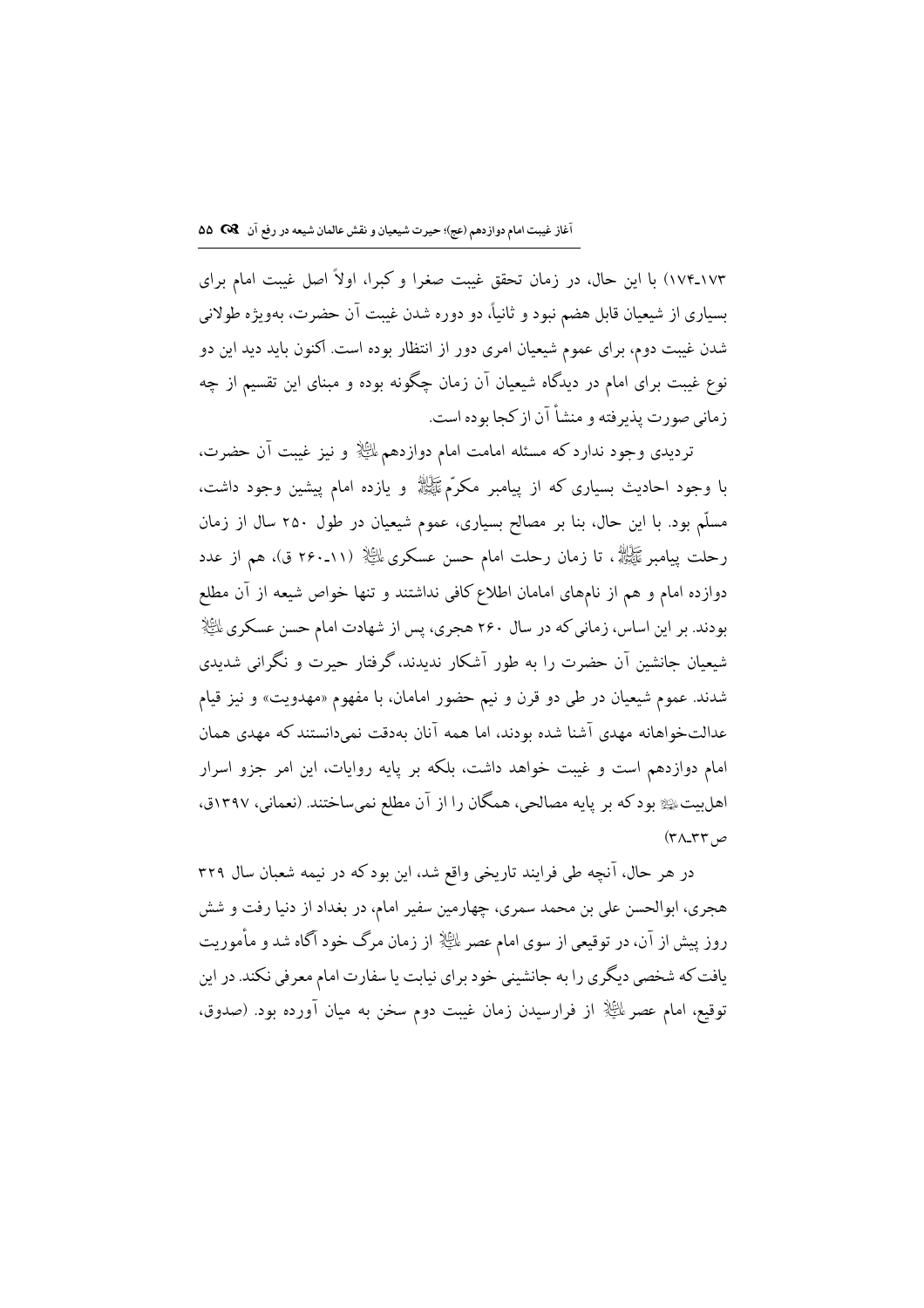۵۶ 30 میلنامه علمی ـ پژوهشی شیعهشناسی/ سال نوزدهم / شماره ۷۴ / تابستان ۱۴۰۰

۱۴۰۵ق، ج۲، ص۵۱۶) اشاره امام عصر لِهن الله به غیبت دوم، مسبوق به روایات بسیاری بود که از امامان پیش از آن حضرت درباره تحقق دو غیبت برای آن حضرت نقل شده و شيعيان، از جمله سفير چهارم، از آن اطلاع داشتند. ٰ با اين حال، اين دو غيبت از ابتدا و توسط این روایات، به غیبت صغرا و کبرا مشهور نبود، بلکه این دو عنوان متأخر است و در روايات، از اين دو غيبت با واژگاني همچون «قصيره» و«طويله» يا «الأولى» و «الأخرى» (نعمانی، ۱۳۹۷ق، ص ۱۷۰) یا «الأولی» و «الثانیه» (صدوق، ۱۴۰۵ق، ج۲، ص۱۶۵) تعبیر شده است. اين ابي زينب نعماني از اين دو غيت يا همان عنوان «الغيبة الأولى» و «الغيبة الثانيه» تعبير كرده است. (نعماني، ١٣٩٧ق، ص١٧٣ـ١٧٣) شيخ مفيد آن را «القصري» و «الطولي» ناميده است. (مفيد، ١۴١۶ق، ص٣٢٢) اما در لسان متأخران شيعه به صغرا و كبرا شهر ت بافته است.

بنابراین، روشن میشود که مسئله وجود دو غیبت برای امام دوازدهم ریشه در روایات اهل بیتﷺ دارد. بر این اساس، دیدگاه کسانی همچون عبدالعزیز ساشادینا که تقسیم دوران غیبت به دو مرحله صغرا و کبرا را ساخته فقهای امامیه در عصر صفوی میدانند (Sachedina, 1981, p.84)، درست نیست، بلکه اساس این تقسیمْ برگرفته از روایات است که البته این روایات برای همه شیعیان و حتی بسیاری از عالمان شیعه آشکار نبوده و چنانکه جاسم حسین نیز بهدرستی خاطرنشان ساخته است، نخستین کسی که این روایات را نظم و نسق داد ابن ابیزینب محمد بن ابراهیم نعمانی، از دانشمندان قرن چهارم هجری و شاگرد مرحوم محمد بن يعقوب كليني، در كتاب الغيبه بوده است. (حسين، ١٣٤٧، ص٢١٨) پس از وي، دانشمنداني همچون شيخ صدوق در كمال الدين و تمام النعمه و شيخ طوسي در كتاب الغيبه به آن شرح و بسط بيشتري دادند.

۱. برای آگاهی از این روایات منقول از پیامبر ﷺ و ائعه بازده گانه پیشین ﷺ، رک. صدوق، ۱۴۰۵ق، ج ۱، صص ۲۸۶-۳۸۴.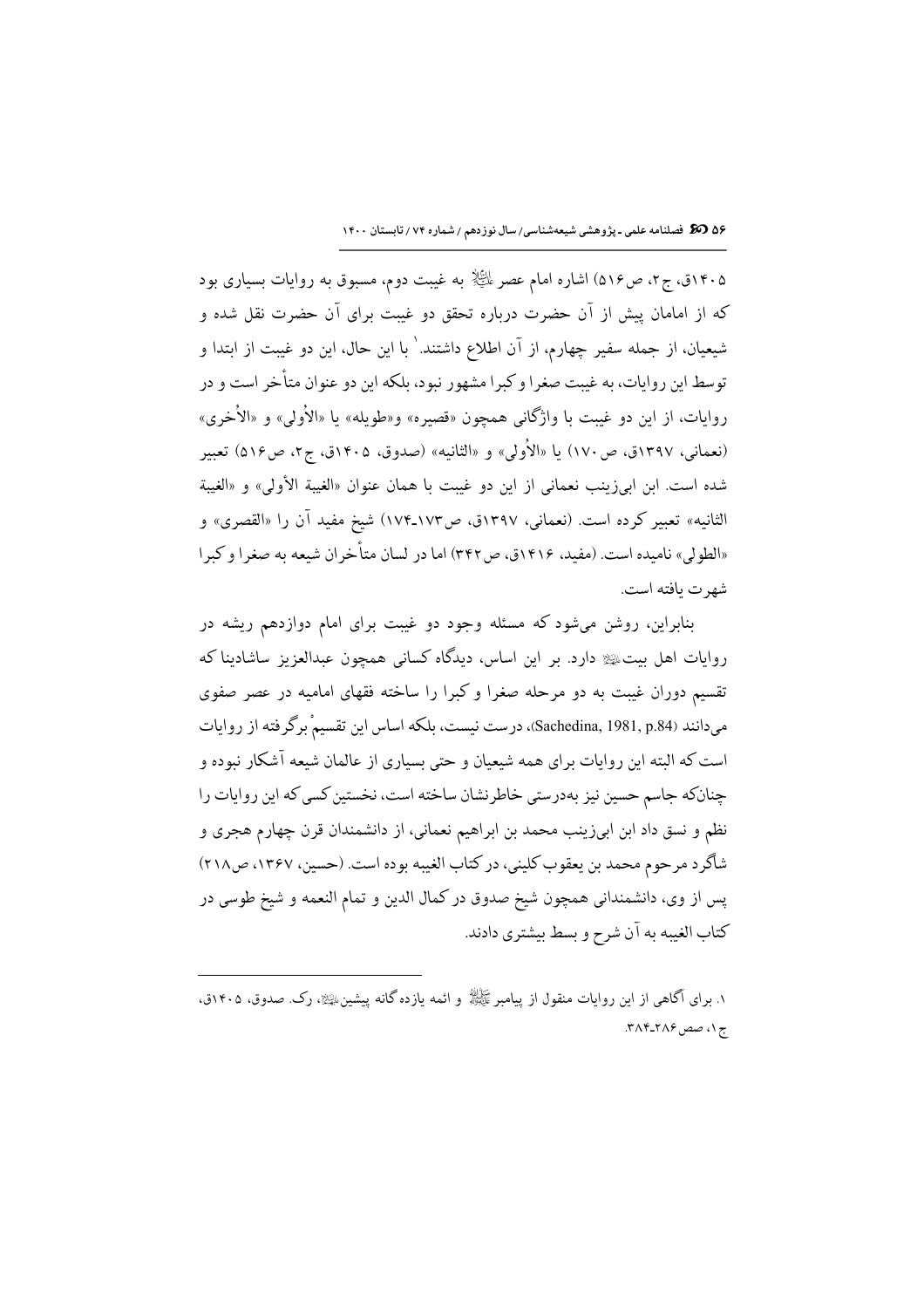توقيع امام عصر لملخٌ و آغاز غيبت كبرا غیبت صغرای امام دوازدهم لمائِیانِی از زمان شهادت امام حسن عسکری لمائِیانِی در سال ۲۶۰ هجری تا سال ۳۲۹ هجری، قریب ۶۹ سال به طول انجامید. دوران نیابت نواب چهارگانه امام عصر اللَّيْلَةِ در سال ٣٢٩ هجري با درگذشت علي بن محمد سمري در بغداد به پايان رسید و نایب دیگری معرفی نشد. بدینسان، با درگذشت سمری که زمان سفارت او از سوی امام، تنها قریب سه سال بود، عصر غیبت صغرا جای خود را به عصر غیبت کبرا داد. تنها شش روز پیش از درگذشت سمری، امام عصر لمائِیا﴿ توقیعی صادر کرد. این توقیع که در حقیقت، سرآغاز فصلی مهم در تاریخ تشیع و دربردارنده نکات برجستهای است، به این شرح است:

بسم الله الرحمن الرحيم. يا على بن محمد السمري، أعظم الله أجر إخوانك فيك! فإنك ميت ما بينك و بين ستة أيام. فاجمع أمرك و لاتوص إلى أحد يقوم مقامك بعد وفاتك. فقد وقعت الغيبة الثانية، فلاظهور إلا بعد إذن الله – عز وجل – و ذلك بعد طول الأمد و قسوة القلوب و امتلاء الأرض جوراً، و سيأتي شيعتي من يدعى المشاهدة. ألا فمن ادعى المشاهدة قبل خروج السفياني و الصيحة فهو كاذب مفتر ولاحول ولاقوة إلا بالله العلمي العظيم؛

به نام خداوند بخشنده مهربان. ای محمد بن علی سمری، خداوند به برادرانت درباره تو [یعنی به خاطر مرگ تو] اجر عنایت فرماید! تو تا شش روز دیگر وفات خواهی کرد. امور خود را مهیا کن و هیچکس را به جانشینی خود پس از مرگت منصوب مکن؛ زیرا غیبت دوم آغاز شده است و تا زماني كه خداي عزوجل اجازه فرمايد ظهوري نخواهد بود، و آن پس از زماني طولاني و سخت شدن دلها و پر شدن زمين از ستم خواهد بود. و از میان شیعیانم کسانی مدعی مشاهده خواهند شد. پس آگاه باشید که هر کس قبل از خروج سفیانی و صیحه مدعی مشاهده باشد، دروغگو و افترازننده است. (صدوق، ۱۴۰۵ق، ج۲، ص ۵۱۶)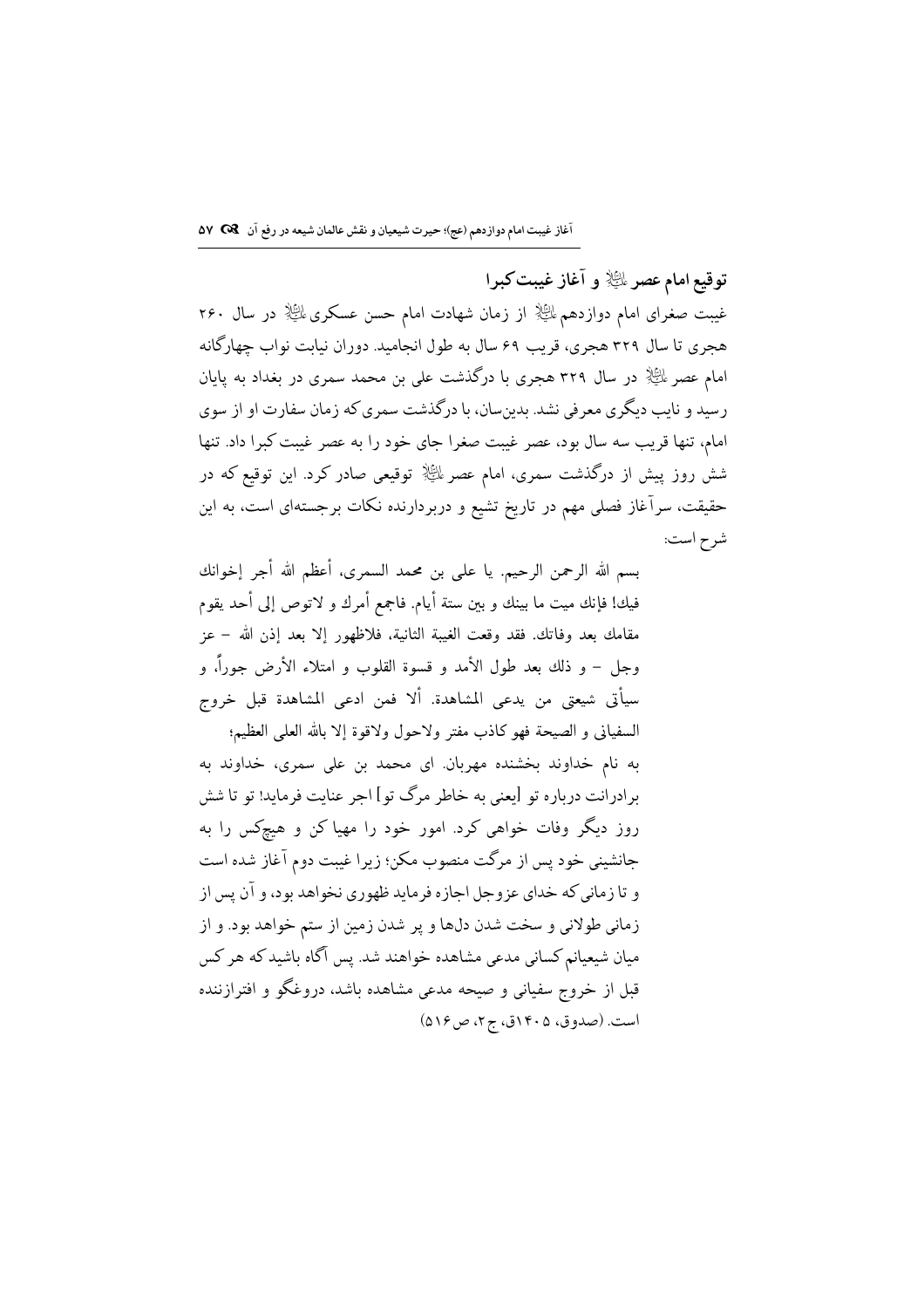۵۸ 30 تخصلنامه علمی ـ پژوهشی شیعهشناسی/ سال نوزدهم / شماره ۷۴ / تابستان ۱۴۰۰

این توقیع شریف دربردارنده نکات مهمی است که هم اصل مسئله غیبت کبرا را بازگو میکند و هم درباره ظهور حضرت پس از غیبت سخن میگوید و هم تکلیف شیعیان را نسبت به کسانی که ادعای مشاهده حضرت را میکنند روشن میسازد. این نکات را بدین ترتيب مي توان برشمرد: `

١. اين توقيع شريف، حاوي حجتى قاطع مبنى بر صدور آن از سوى امام عصر الثَّالِإ است؛ زیرا امام به دقت و درستی زمان درگذشت سمری را شش روز قبل از تحقق آن یشگویی و خود به وی پادآوری کر دکه در شش روز آتی رحلت خواهد نمود (فإنک میت ما بینک و بین ستة أیام) و این پیشگویی دقیقاً در روز ششم واقع شد. (صدوق، ۱۴۰۵ق، ج۲، ص۱۶ (۵)

٢. توقيع شريف بهوضوح آغاز غيبت كبرا را اعلام مىدارد. (فقد وقعت الغيبة الثانيه.) در حقیقت، این توقیع، خود سرآغاز رسمی غیبت کبرا را پس از مرگ سمری اعلام کرده است.

۳. امام در این توقیع به سفیر چهارم، پایان مأموریت سفیران را اعلام داشت و امر فرمودكه هيچكس را به جانشيني خود تعيين نكند. (فاجمع أمرك ولا توص إلى أحد يقوم مقامک بعد وفاتک.) این فرمان بهوضوح بر خاتمه ارتباط مستقیم میان امام و سفیران و نبود هرگونه ارتباطي ميان امام و كساني دلالت دارد كه بخواهند به مثابه وكيل يا وصي در عصر غيبت كبرا ظاهر شوند.

۴. امام در این توقیع شریف، وظیفه کسانی راکه در زمان غیبت کبرا، ادعای رؤیت امام یا نیابت از سوی آن حضرت را دارند، روشن ساخته و تأکید کرده است که نباید چنین ادعابی از کسی پذیرفته شود؛ زیرا چنین کسی دروغگو و افترازننده است. (وسیأتی شیعتی من يدعى المشاهدة ألا فمن ادعى المشاهدة قبل خروج السفياني و الصيحة فهو كاذب مفتر .)

١. ينج نكته از شش نكته فوق برگرفته از تاريخ سياسي غيبت امام دوازدهم الﷺ است. (ر.ک. حسين، ۱۳۶۷، ص۲۱۲-۲۱۳)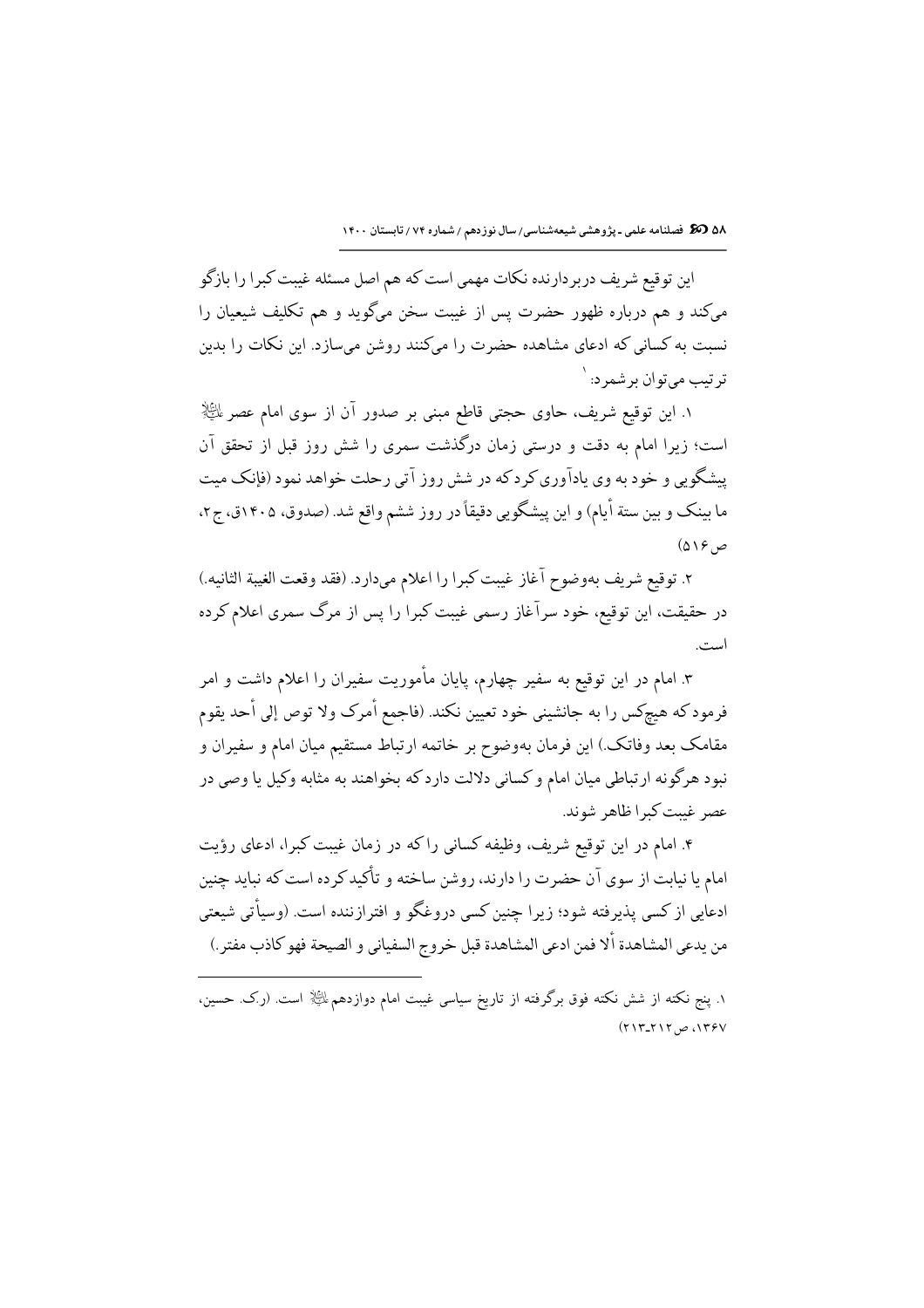۵. امام در این توقیع به مسئله ظهور نیز پرداخته و بر طولانی شدن غیبت و طولانی شدن ظهور و اینکه این ظهور به دست خود آن حضرت نبوده و به اذن خداوند متعال متکی است، تأکید میورزد. امامْ ظهور را به زمانی موکول میسازد که به خاطر قساوت قلوب و پر شدن زمین از ظلم وجور، ظهور دور از انتظار مردم باشد.

۶. در این توقیع، دو علامت برای ظهور ذکر شده است که به نظر میرسد تنها علایم حتمی ظهور باشد: خروج سفیانی و صیحه آسمانی. به نظر میرسد سایر علایمی که در دیگر روایات ذکر شده از حتمیت چندانی بر خوردار نیست.

وضعیت مذهبی و اعتقادی شیعیان در آغاز غست کیرا

شیعیان از منظر مذهبی، در دوران مربوط به آغاز غیبت کبرا، یعنی نیمه نخست قرن چهارم هجری، دارای پراکندگیهای بسیاری بودند. تا پیش از آغاز غیبت کبرا، در آن عصر، جدایی میان شیعیان در سطح کلان رخ داده و شیعه به فرقههای اصلیتری همچون كيسانيه، زيديه، اسماعيليه، واقفه و قطعيه تقسيم شده بود. «قطعيه» نامي بودكه پس از شهادت امام كاظم اللِّيَّلْإ بر شيعياني اطلاق ميشد كه به شهادت آن امام قطع ييداكرده بودند و امامت را برای امام رضا الخِلا و امامان پس از او باور داشتند. (شهرستانی، ۱۳۹۵ق، ج۱،  $(10.4)$ 

در این زمان،کیسانیه بهظاهر از میان رفته بودند و واقفه نیز جایگاه مهمی نداشتند. شیعیان زیدیه و اسماعیلیه وضعیتی نسبتاً تثبیتیافته داشتند. زیدیان در این دوران قیامهای مهمی کرده و دولت ادریسیان در مغرب و دولت علویان در طبرستان و دولت زیدی را در یمن بر یای داشته بودند. اسماعیلیان نیز در شکل جنبش قرامطه در کوفه و مناطق مرکزی جهان اسلام و سپس در شکل جنبش فاطمیان در مغرب حاکمیت داشتند و این حاکمیتها به تثبیت وضعیت اعتقادی آنان انحامیده بود. اما وضعیت شیعیان قطعیه روشن نبود و ایشان با مشکلات مهمی مواحه بودند.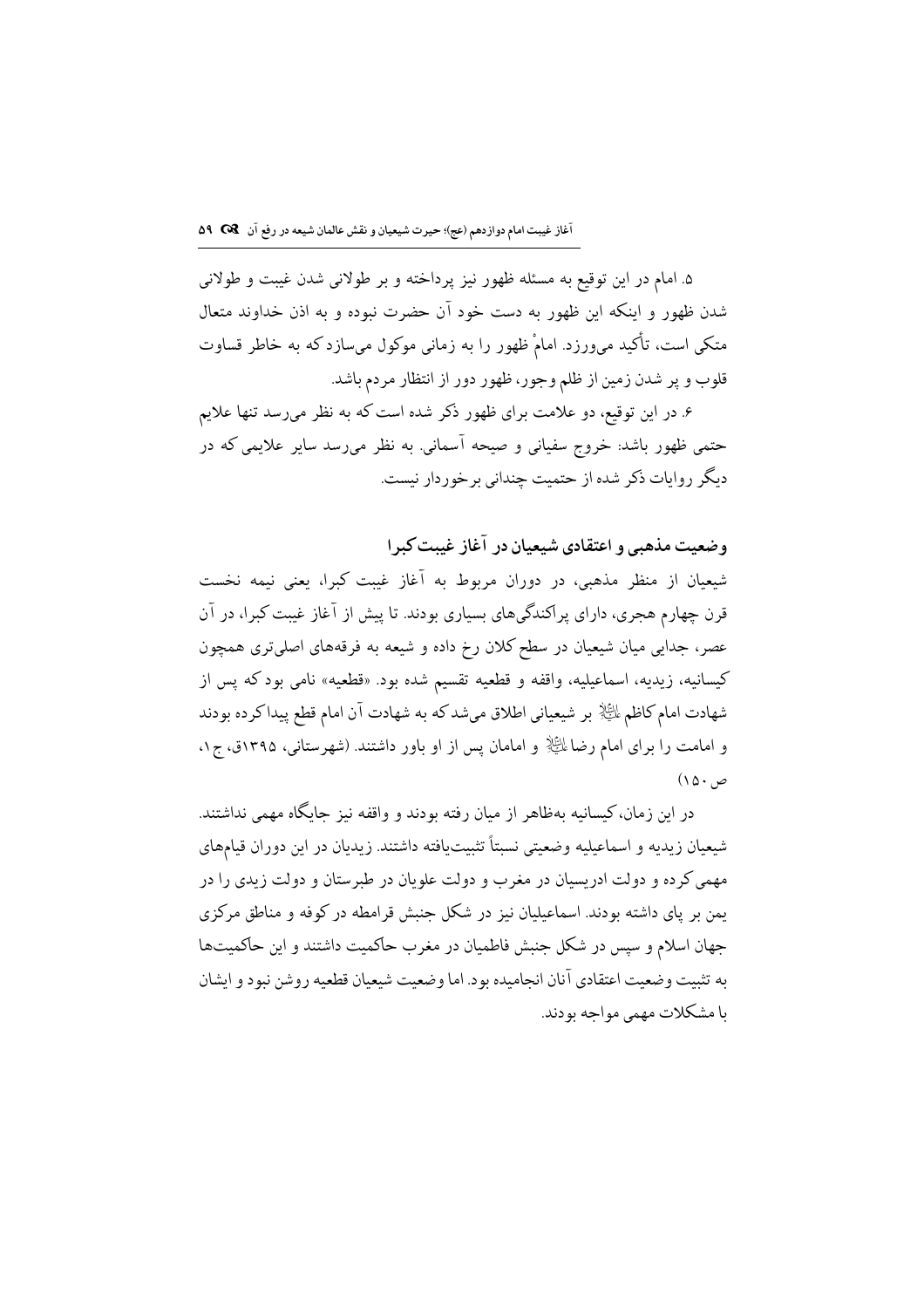۶۰ 30 فصلنامه علمی ـ پژوهشی شیعهشناسی/سال نوزدهم / شماره ۷۴ / تابستان ۱۴۰۰

يس از شهادت امام حسن عسكري ﷺ در ميان پيروان آن حضرت اختلافاتي بزرگ به وجود آمد و یکی از دشوارترین دورانها در تاریخ شیعیان اثناعشری، دورانی به درازای قریب یک قرن و نیم است که از شهادت امام حسن عسکری لمائِیا﴿ در سال ۲۶۰ هجری تا اواخر قرن چهارم هجری را دربرمیگیرد. از این دوران، در تاریخ تشیع به عصر «حیرت» و بحران یاد شده و علت آن نگرانی و سردرگمی شدید شیعه در مسئله امامت بوده است. .<br>اکنون باید کیفیت و علت این حیرت در آن دوران و نیز چگونگی عبور شیعیان از آن بحران را بررسي كنيم.

همانگونه که ذکر شد، شیعیان قطعیه پس از رحلت امام حسن عسکری ﷺ و در آغاز غیبت صغرای امام دوازدهم، با بحرانی جدی مواجه شدند، تا آنجا که شماری از .<br>شیعیان از تشیع قطعیه دست برداشته، به دیگر فرقههای شیعی یا غیر شیعی گرویدند. (صدوق، ۱۴۰۵ق، ج۲، ص۴۰۸) در میان خود ایشان نیز فرقههای بسیاری به وجود آمدکه عمده آنان پنج فرقه بود:

١. اثناعشريه: معتقد به امامت امام مهدي لِلنِّهٰلاِ؛ ٢. نوواقفه: توقفكنندگان بر امام حسن عسكري الطِّلاْ؛ ۳. جعفریه: معتقدان به امامت جعفر بن علی برادر امام حسن عسکری  $\mathbb{P}^{\mathbb{K}}$  معروف

ىه «حعفر كذّاب»؛ `

۴. محمدیه: معتقدان به امامت سیدمحمد پسر بزرگ امام هادی ﷺ که در زمان حیات پدر از دنیا رفته بود؛

۵. منقطعه: کسانی که به انقطاع امامت باور داشتند. (رک. مفید، ۱۳۶۲، ص۲۵۸ـــ / نوبختي، ١٣۵۵ق، ص٩۶، ٩٧، ٩٨-١٠٠، ١٠٢، ١٠٥ و ١١٢ / اشعري قمي، ١٣۴١،  $(11191.91.1V)$  مصرع

۱. البته این نکته نیز شایان توجه است که درباره جعفر، برخی از علما بر این باورند که وی پیش از مرگ خود، از ادعای امامت توبه کرده است. (رک. این صوفی، ۱۴۲۲ق، ص۳۲۵) بنابراین، به جای لقب «كذَّابِ»، لقب «توأب» يا «تائب» به او دادهاند.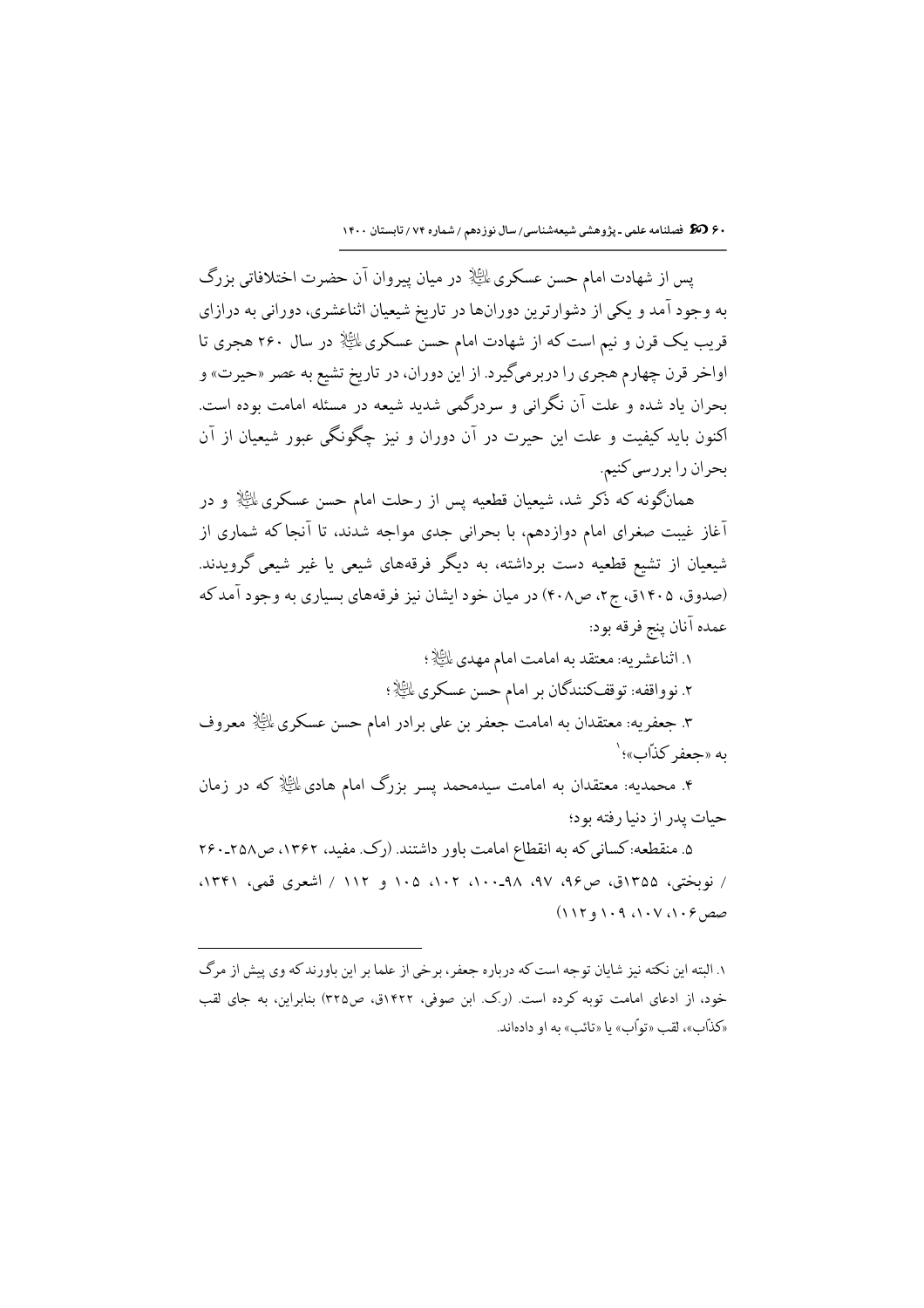اما این وضعیت به تدریج، طی هفتاد سال غیبت صغرا، دستکم برای شماری از شیعیان اثناعشریه تثبیت شد و آنان وجود و امامت امام غایب راکه از طریق سفیران با شیعه در ارتباط است، پذیرفتند و به شواهد بسیاری درباره ولادت امام عصر لمائِلاٍ دست یافتندکه از آن جمله، وجود اشخاص بسیاری بود که موفق به دیدار حضرت شده بودند،` هرچند همچنان باور به غیبت صغرای امام عصر ﷺ برای بسیاری دشوار بود. ابوالحسن علی بن بابویه قمی، پدر شیخ صدوق که در سال ۳۲۹ هجری، اندکی پیش از علی بن محمد سمری درگذشته است، از نگرانی و حیرت شمار بسیاری از شیعیان در خصوص طولانی شدن غيبت صغرا سخن گفته و كتاب خود الإمامة و التبصرة من الحيره را براى رفع اين نگرانى نگاشته است. وي ميڱويد:

من بسیاری از کسانی را دیدهام که عقیدهشان صحیح بود و در دین خدا ثابتقدم و آشکارا خداترس بودند، اما غیبت امام آنان را به انحراف کشیده و سن امام در نظر آنان طولانی شده، تا جایی که این امر، آنان را به اندوه انداخته و اخبار مختلف و آثار متفاوت [در امر غيبت و ظهور] فكر ايشان را پریشان کرده است. پس اخباری راگردآوردم تا حیرت را برطرف سازد و عدد امامان را بازگوید و اندوه طولانی شدن مدت غیبت امام را مرتفع سازد. (ابنبابويه قمي، ۱۴۰۴ق، ص۹)

بنابراین، هرچند طولانی شدن غیبت امام برای شماری از شیعیان سؤال٬برانگیز بود و باز هم شک و تردیدهایی میان آنان وجود داشت، در طول غیبت صغرا شماری از شیعیان از راه ارتباط با سفیران آن حضرت و نیز از راه گواهی کسانی که به دیدار امام نایل شده

١. مرحوم شيخ صدوق نام قريب چهل تن از كساني را در آن زمان به ديدار حضرت موفق شدند، آورده است که افرادي از شهرهاي گوناگون، همچون بغداد، کوفه، قم، مرو، همدان، ري، نيشابور، يمن، مصر، اهواز و دینور را شامل میشود و بزرگانی همچون سفیر اول و دوم آن حضرت در میان آنان بودهاند. (رک صدوق، ۱۴۰۵ق، ج۲، ص۴۲-۴۴۳) شیخ صدوق بابی مشبع درباره کسانی که توانسته بودند آن حضرت را ملاقات كنند و شاهد كرامتي از سوى حضرت باشند، آورده است. (همان، ص۴۷۹\_۴۷۹، «باب من شاهد القائم ﷺ و رآه و كلَّمه»)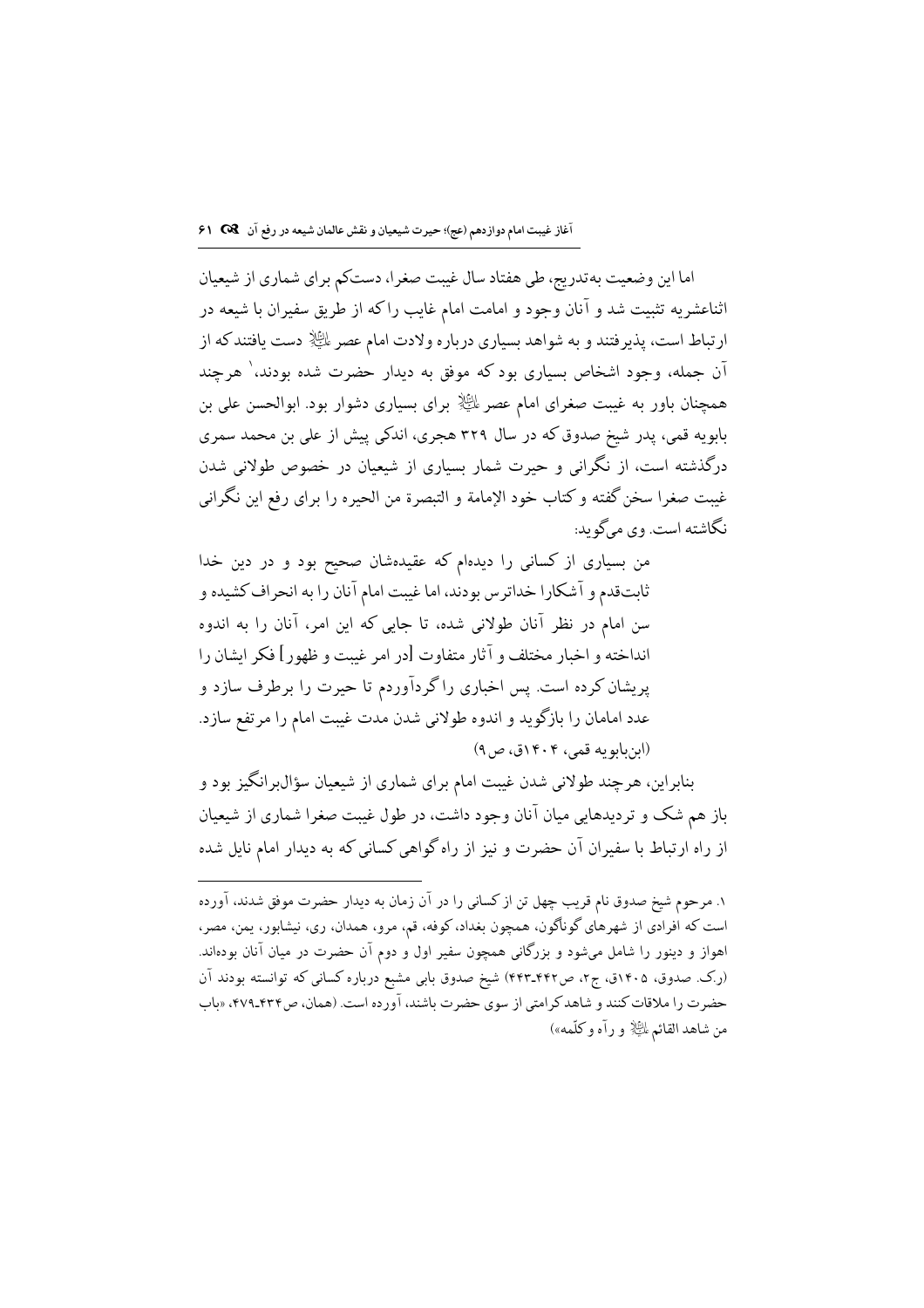۶۲ 30 فصلنامه علمی ـ پژوهشی شیعهشناسی/ سال نوزدهم / شماره ۷۴ / تابستان ۱۴۰۰

بودند، به امامت و غیبت آن حضرت باور پیدا کردند. بر این اساس، این شیعیان در این مرحله، امور خود را نه با خود امام، بلكه با نمايندگان آن حضرت در ميان مىنهادند تا اين نمایندگان با راهنمایی حضرت، مسائل شیعیان را پاسخگو باشند.

این وضعیت و دوران نیابت نواب چهارگانه امام عصر لمائِلا ٍ در سال ۳۲۹هـ با درگذشت علی بن محمد سمری در بغداد به پایان رسید و نایب دیگری معرفی نشد و بدینِسان، با درگذشت سمری، عصر غیبت صغرا جای خود را به عصر غیبت کبرا داد. آغاز غیبت کبرا، آغاز دوباره تحیر و نگرانی و سرگردانی میان شیعیان بود که در این مجال شایسته است وضعیت عموم شیعیان و نیز تلاش عالمان شیعه در رفع این سرگردانی را بازگو کنیم:

الف. حیرت و تردید عموم شیعه در آغاز غیبت کبرا گزارشهای متعددی حکایت از آن دارد که آغاز غیبت کبرا، آغاز سرگردانی و حیرت اکثریت شیعیان بوده است. گزارش ابن ابیزینب نعمانی که کتاب خود را در سال ۳۴۲ هجری، یعنی تنها سیزده سال پس از آغاز غیبت کبرا نگاشته (نعمانی، ۱۳۹۷ق، ص۲) یکی از نخستین گزارش،ایی است که از حیرت گسترده عموم شیعیان درباره امامت و غیبت امام عصر پاﷺ پر ده پرمه دارد. او که اساساً کتاب خود را پرای رفع این نگرانی ها و سرگر دانی ها .<br>نگاشته است، از اختلاف بسیار شدید شیعیان و شک و تردید همه آنان، جز اندکی از ایشان، در وجود امام زمان سخن میگوید و از گمراهی و حیرت و ضلالتی که دامنگیر آنان شده است، شکوه دارد.` نعمانی پس از ذکر روایاتی درباره پیش بینی شک و تردید مردم در

١. «فإنا رأينا طوائف من العصابة المنسوبة الى التشيع المنتمية الى نبيها محمد وآله – صلى الله عليهم – ممن يقول بالإمامة … قد تفرقت كلمها و تشعبت مذاهبها … وشكُّوا جميعاً إلا القليل في إمام زمانهم و وليَّ أمرهم و حجة ربهم التي اختارها بعلمه … حتى أداهم ذلك إلى التيه والحيرة والعمى والضلالة ولم يبق منهم إلا القليل النزر الذين ثبتوا على دين الله وتمسكوا بحبل الله ولم يحيدوا عن صراط الله المستقيم، وتحقق فيهم وصف الفرقة الثابتة على الحق التي لا تزعزعها الرياح و لايضرها الفتن. ولا يغرها لمع السراب. ولم تدخل في دين الله بالرجال فتخرج منه بهم.» (نعماني، ١٣٩٧ق، ص ٢٠-٢١)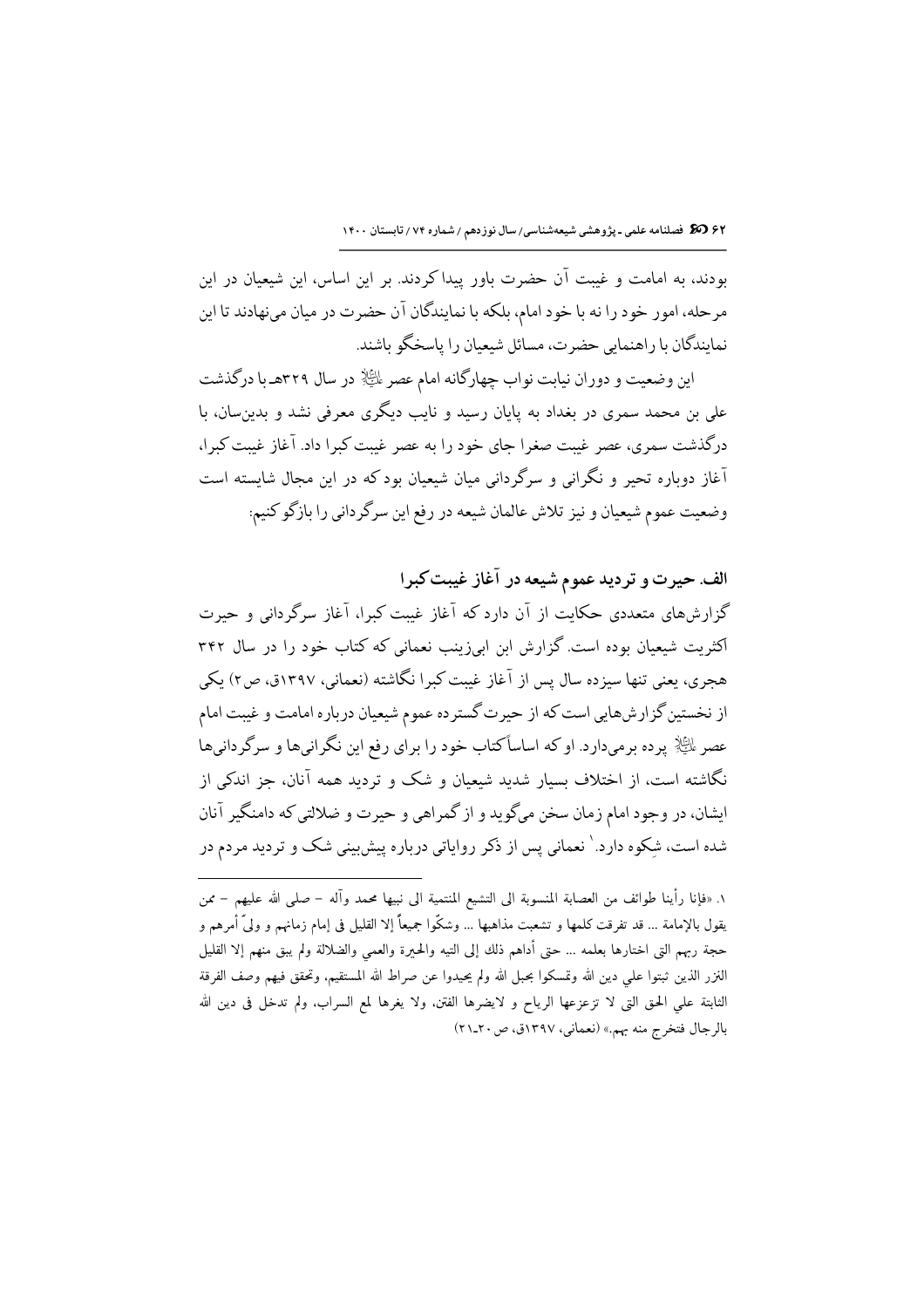امامت آن حضرت از سوی امامان پیشین، این روایات را نشانی آشکار از حقانیت امامان معصومﷺ ميداند كه وضعيت آن زمان شيعيان بر درستي پيشگويي امامان گواهي ميدهد. بر این اساس، او وضعیت اعتقادی عموم شیعیان را این گونه گزارش میدهد:

جمهور شیعه درباره جانشین امام عسکری ﷺ میپرسند: «او کجاست؟»، «چگونه چنين چيزي ممكن است؟»، «او تا چه زماني غايب خواهد بود؟» و «او تا چه مدتی زنده خواهد بود، در حالی که اکنون هشتاد و اندی سال عمر دار د؟» برخی از آنان بر این عقیدهاند که او از دنیا رفته است. عدهای دیگر .<br>ولادت او را انکار میکنند و اصل وجود او را از اساس منکرند و تصدیق کنندگان او را به استهزا و تمسخر مرگیرند. برخی دیگر این مدت را بعبد دانسته و طولانی بودن زمان برایشان دشوار است و باور ندارند که در قدرت خدا و نفوذ سلطان او و امضا شده تدبیر و امر او چنین قدرتی وجود داشته باشد که عمر ولی ًاش را چنان طولانی سازد که برای احدی از اهل عصر و غیر اهل عصرش طولانی نساخته و او را پس از گذشت این مدت یا بیشتر از آن ظاهر سازد. (نعمانی، ۱۳۹۷ق، ص ۱۵۷)

این گزارشْ، وضعیت آغاز غیبت کبرا را توضیح میدهد و آشکار میسازدکه شیعیان در امر غیبت امام عصر لمائِیا﴿ دڃار اختلاف و شبهه و تفرقه شدیدی شده بودند. اما این وضعت تنها مختص سالهای آغازین غیت کیرا نبود و پر اساس برخی از گزارشهای متأخرتر، اين وضعيت - دستكم - تا پايان قرن چهارم ادامه داشت و قريب هفتاد سال پس از آغاز غیبت امام عصر اللَّخانی هنوز شیعیان به لحاظ اعتقادی با مشکلاتی جدی مواجه بو دند.

محمد بن على بن بابويه قمي مشهور به «شيخ صدوق» (م٣٨١ ق) در كتاب كمال الدين که اساساً آن را برای زدودن همین شبهات و تردیدها نگاشته و نام کامل آن راکمالالدین و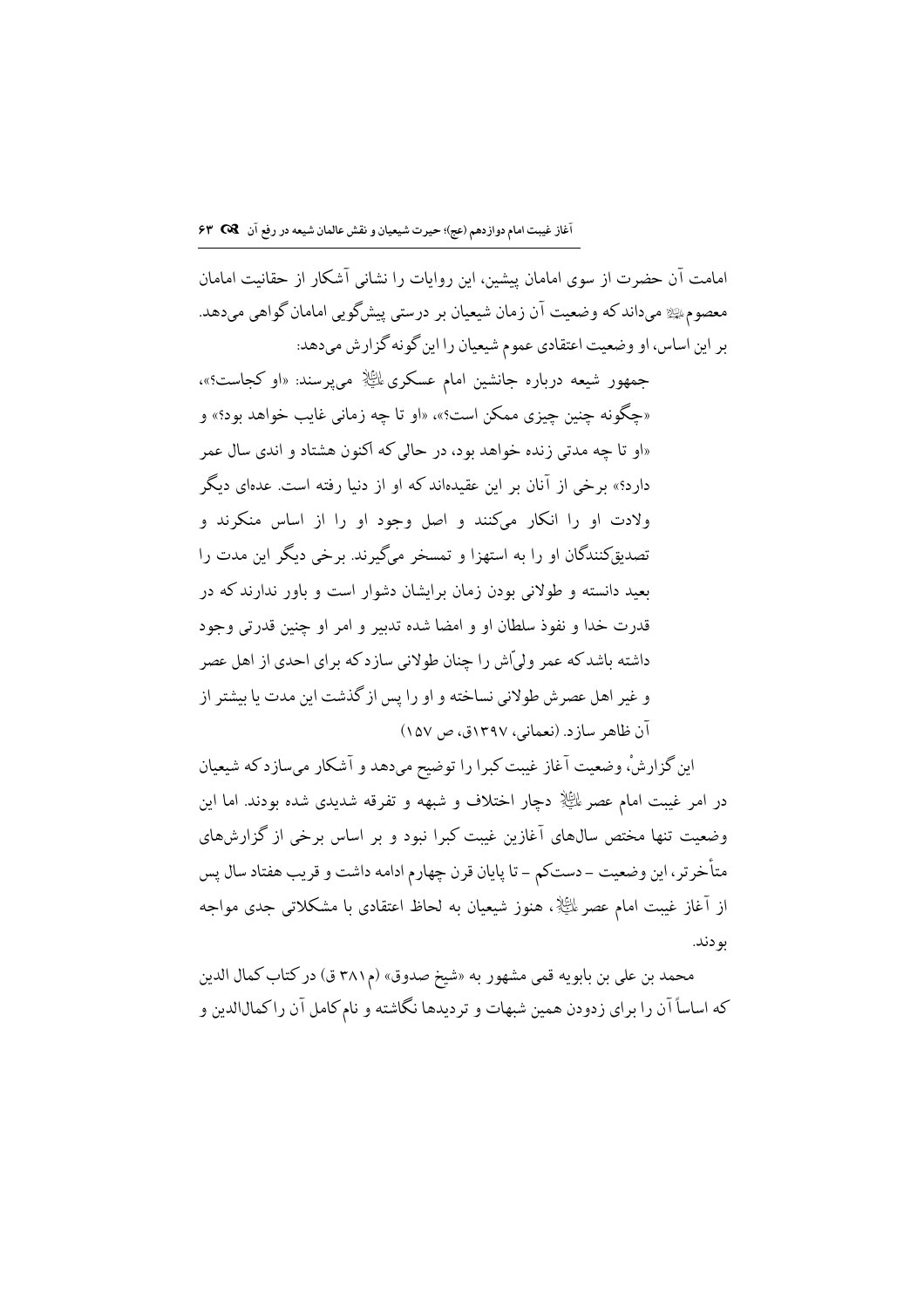تمام النعمة في اثبات الغيبة وكشف الحيره` نهاده است، از گستردگي شبهه در امر امامت امام عصر للﷺ و غیبت آن حضرت در میان شیعیان در بلادگوناگون، از جمله میان شیعیان نیشابور در خراسان و بخارا در ماوراءالنهر پرده برمیدارد. وی مینویسد:

پس از زیارت علی بن موسی الرضا – صلوات الله علیه – به نیشابور بازگشتم و در آن اقامت گزیدم. پس دیدم که بیشتر کسانی که از شیعیان نزدم آمد و رفت میکنند، غیبت امام دوازدهم آنان را به حیرت انداخته و در امر قائم للﷺ، شبهه بر آنان وارد شده است. آنان از طریق تسلیم به امر الاهی عدول کرده و به طریقه رأی و قیاس گردن نهادهاند.... تا اینکه شیخی اهل فضل و دانش و زیرکی از اهالی قم، از بخارا بر ما وارد شد که مدتی مدید آرزوی دیدار و اشتیاق دیدنش را داشتم؛ زیرا او متدین و دارای رأی استوار و طریقت مستقیم بود و او شيخ نجمالدين ابوسعيد محمد بن حسن بن صلت قمي بود .... او روزي از ملاقات با مردی از بزرگان فلاسفه و منطقدانان در بخارا سخن به میان آوردكه سخن او درباره قائم الخَلْإ ، به خاطر طولاني شدن غيبت و منقطع شدن اخبار آن حضرت، وی را به حیرت گرفتار ساخته و در امر او برایش شک ايجاد كرده است. (صدوق، ١٤٠۵ق، ج١، ص٣-٣)

بنابراین، افزون بر وجود حیرت و تردید در امر امام عصر در آغازین سال های غیبت کبراکه گزارش نعمانی از آن حکایت داشت، گزارش شیخ صدوق که به نظر میرسدکتابش را در آغاز نیمه دوم قرن چهارم نگاشته است، نیز از ادامه این بحران در ربع سوم قرن چهارم حکایت دارد. چنانکه به نظر میرسد، این تحیرها و تردیدها، هم در اصل وجود و غيبت امام عصر لِخَلِيْلٍ و هم در عدد دوازده تا پايان اين قرن ادامه داشته است. ابوالقاسم على بن محمد خزاز قمي، شاگرد شيخ صدوق و از معاصران شيخ مفيد، كتاب كفاية الأثر في النص

١. «هذا آخر الجزء الاول من كتاب كمال|لدين وتمام النعمة في إثبات الغيبة وكشف الحـره، تصنيف الشيخ الفقيه الصدوق ابي جعفر محمد بن علي الحسين بن موسى بن بابويه القمي.» (صدوق، ١٤٠۵ق، ج١، ص٣٣٢)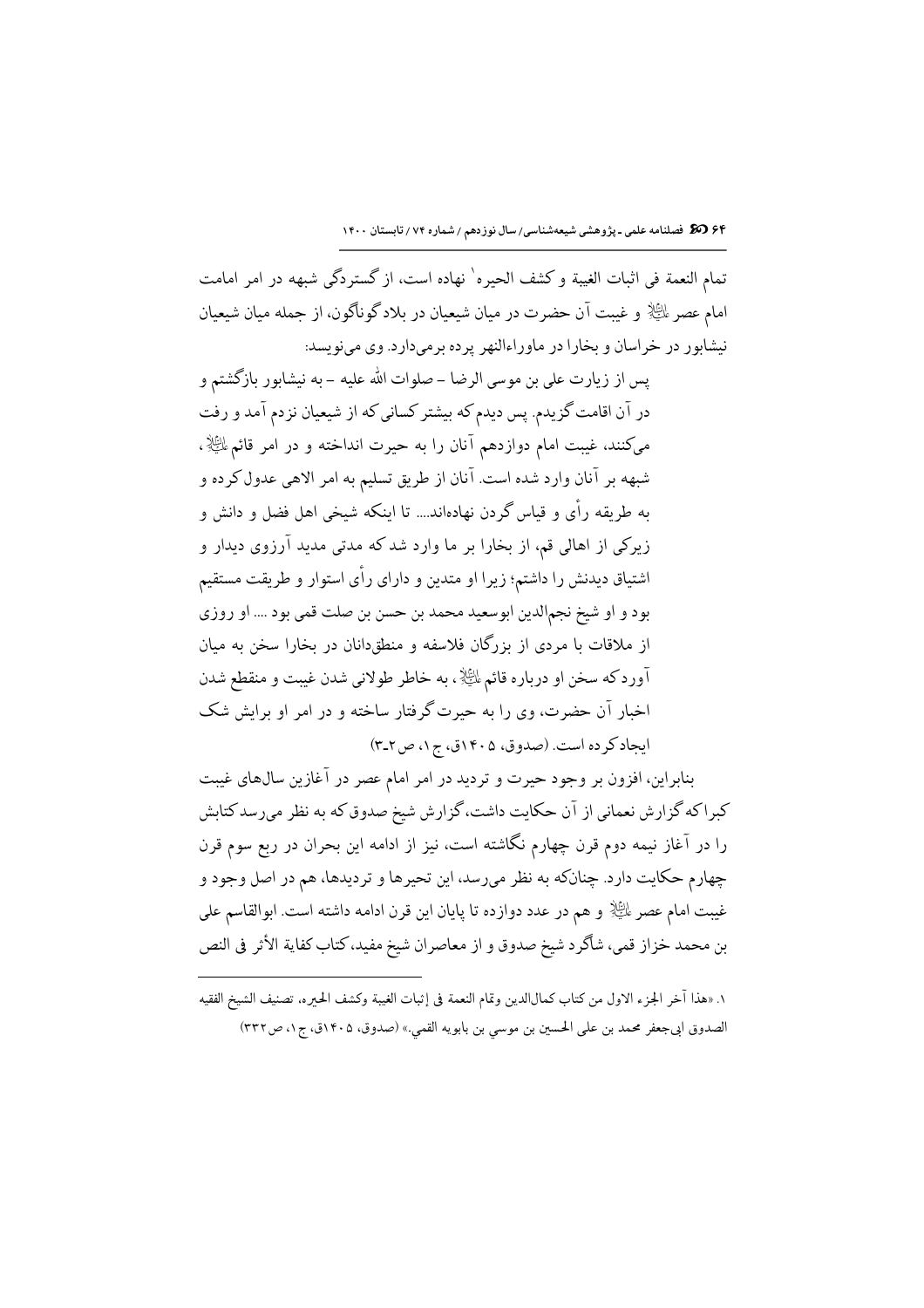على الائمة الاثني عشر را براي زدودن همين ترديدها در اواخر قرن جهارم به رشته تحرير درآورده و از وجود شک و تردید در میان عموم شیعه سخن گفته است: آنچه مرا به جمع نمودن این احادیث از صحابه و عترت برگزیده [در نص بر امامان نیکوکار] ترغیب کرد این بودکه دیدم گروهی از شیعیان که به لحاظ علمی، ضعیف و یا در حد متوسط هستند، در این باب متحیرند و ادعای ناتوانی میکنند و از شبهات بسیاری که بر ایشان عرضه میشود، شکایت دارند ... تاکار ایشان به جایی رسیدکه منکر وجود نص صریح بر امامان شدند ... حتی عدهای افراط کرده و گمان کردند که هیچ روایتی از صحابه و عترت یبامبر در نص بر امامت ایشان وجود ندارد. (خزاز قمی، ۱۳۹۲، ص۲۷\_۲۸)

افزون بر وجود حیرت و تردید در میان عموم شیعیان و به تعبیر خزاز قمی، در میان کسانی که به لحاظ علمی ضعیف بودند، به نظر میرسد این حیرت و سردرگمی، حتی در میان برخی از عالمان بزرگ شیعه نیز رخنه کرده بود. ظاهراً علت عمده رخنه این تردیدها در میان برخی از عالمان، طولانی شدن غیبت و به درازاكشیدن عمر و غیبت امام عصر علیه ایش بیش از عمر عادی یک انسان بوده است. پیش از این، به نقل شیخ صدوق در تردید نجم الدين ابوسعيد محمد بن حسن بن صلت قمي در امر امام عصر و غيبت آن حضرت اشاره كرديم. افزون بر آن، يكي از مهمترين عالماني كه ترديد درباره غيبت امام زمان و حيات آن حضرت به وي نسبت داده شده، ابوسهل اسماعيل بن على نوبختي است. ابن نديم مينويسد: وى نخستين كسى بود كه عقيده داشت امام دوازدهم حضرت محمد بن الحسن – عليهماالسلام – است، اما او در حين غيبت درگذشته و يسرش جانشين او شده و امامت در نسل او ادامه مييابد تا خداوند حكم خود را در ظاهر ساختن حضرتش نافذ گرداند. ٰ چنان كه جاسم حسين بهدرستي خاطرنشان ساخته است (حسين، ١٣۶٧، ص٢٢٣)، انتساب اين

١. «ابوسهل النوبختي ابوسهل اسماعيل بن على بن نوبخت من كبار الشيعة .... وله رأى في القائم من آل محمّد لم يسبق إليه و هو أنه كان يقول: انا اقول: أن الإمام محمد بن الحسن، ولكنه مات في الغيبة وكان تالاه في الغيبة ابنه وكذلك فيما بعد من ولده الى أن ينفذ الله حكمه في إظهاره.» (ابن نديم، ١٣٩٨ق، ص٢٥١)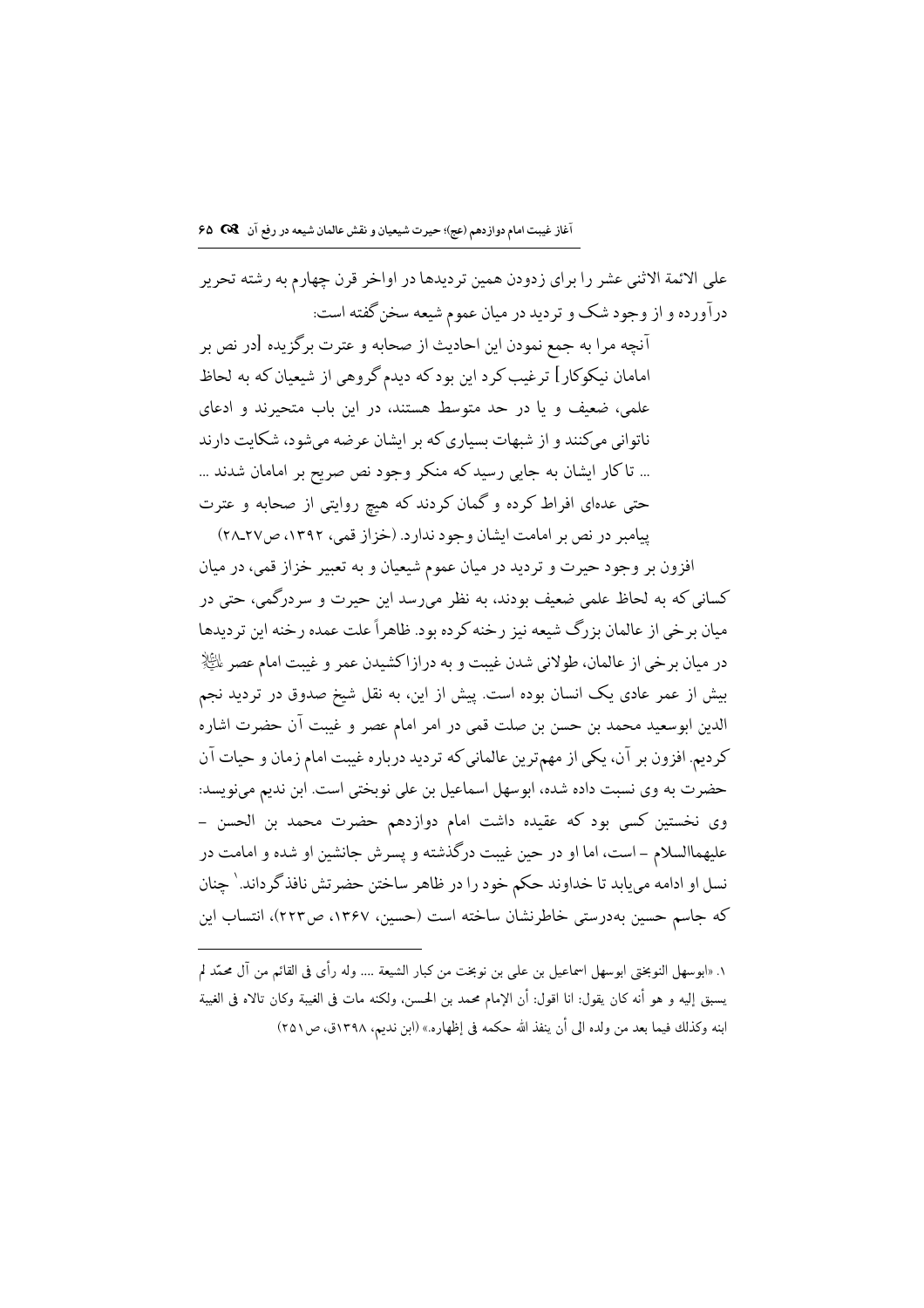۶۶ 38 فصلنامه علمی ـ پژوهشی شیعهشناسی/ سال نوزدهم / شماره ۷۴ / تابستان ۱۴۰۰

تردید به ابوسهل نوبختی چندان به دور از واقعیت به نظر نمی رسد؛ زیرا طبق نقل شیخ صدوق، وي در دفاع و توجيه از غيبت امام، نوشتهاي به نام التنبيه داشته كه در حدود سال ۲۹۰ هجری (سی سال پس از غیبت صغرای امام) به نگارش درآمده است. طبق نقل شیخ صدوق، به نظر میرسد در این رساله، وی انتظار غیبت را طولانیتر از دوره زندگی یک انسان عادی ندانسته و غیبت امام را همانند غیبتهای کوتاهی که برای پیامبران و اوصیای ایشان بوده، تلقی میکرده و بر این باور بوده است که امام میتواند مدتی غایب باشد و کسانی میان او و مردم واسطه باشند. (رک صدوق، ۱۴۰۵ق، ج۱، ص۸۸ـ۹۳) بنابراین، ممكن است پس از آغاز غيبت كبراكه اين واسطه از ميان برداشته شده و غيبت نيز طولاني شده است، وی به فوت امام دوازدهم و ادامه امامت در نسل آن حضرت، اذعان کرده باشد.

بر این اساس، به نظر میرسد تردیدها در جامعه شیعه در کل قرن چهارم هجری امتداد داشته و هم به لحاظ جغرافیایی، تمام قلمرو شیعه از بغداد تا قم و نیشابور و بخارا را دربر داشته و هم در میان تودههای مردم و برخی از محافل علمی نیز انتشار داشته است.

ب. بر رسی علل حیرت و تردید شیعه در آغاز غیبت کیرا

در بررسی علل وجود حیرت و تردید در امر غیبت امام عصر لمائِلاٍ در آغازین قرن غیبت کبرا، به نظر می رسد سه عامل اصلی اثرگذار بوده که عبارتند از: طولانی شدن غیبت، اختناق و شدت تقیه، و شبههافکنی فرقههای دیگر پهویژه زیدیه و معتزله.

طولانی شدن غیبت که مهمترین عامل درونی این حیرت و تردید به حساب میآید، موجب شد که بسیاری از شیعیان در اصل امامت امام دوازدهم تردید کنند؛ زیرا تصور عموم شیعه در آغاز این بودکه امام مهدي التِّلاِّ نيز همانند ساير امامان، عمري عادي خواهد داشت. ازاینرو، هنگامی که با غیبت کبرا مواجه شدند، گمان بردند که چنین غیبتی ناممکن است. چنانکه پیشتر ملاحظه شد، طبق گزارش نعمانی در آغازین سالهای غیبت کبرا، تحمل طولانی شدن غیبت امام برای جمهور شیعه دشوار بود. ازاینرو، عموم آنان این پرسش را مطرح میکردند که امام اکنون هشتاد و اندی سال دارد، پس کی ظهور خواهد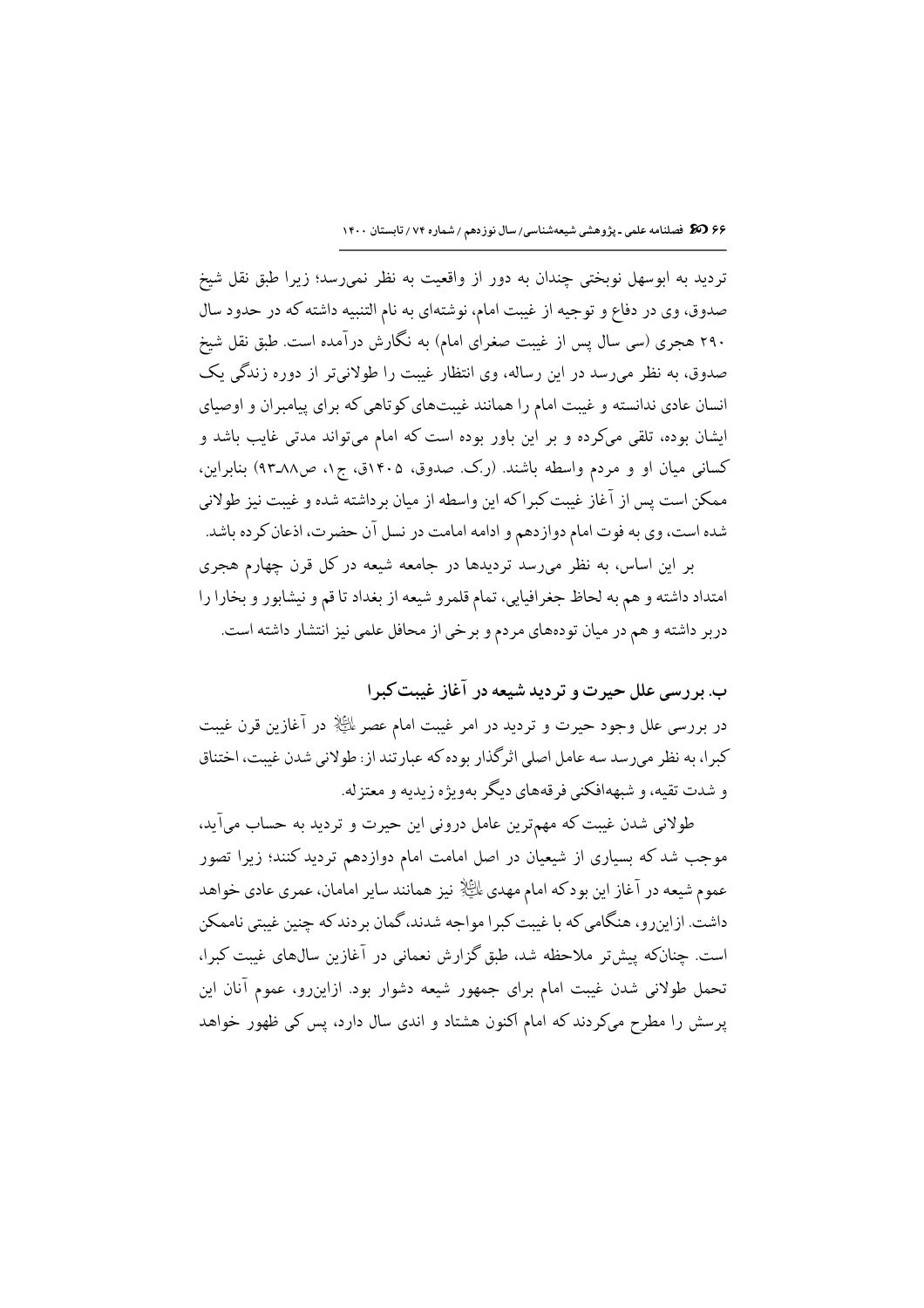كرد؟ بنابراين، برخي بر اين گمان بودند كه پس از اين غيبت طولاني، آن حضرت از دنيا رفته است و برخی دیگر، اصل مسئله امامت آن حضرت را منکر میشدند. (نعمانی، ۱۳۹۷ق، ص۱۵۷)

عامل دوم اختناق شدید و فضای سنگین تقیه بود. به هر حال، حکومت عباسی در تلاش بودكه امام را از میان بردارد و طبق گزارش عالمان شیعه، عامل اصلی غیبت حضرت نيز همين خوف از جان امام بود. (طوسى، ١٤١١ق، ص٩٢) اين خوف تنها متوجه شخص امام نبود، بلکه بیشتر مرتبطان با امام نیز گرفتار تقیه بودند. ازاینررو، این فضا امکان ملاقات با امام را برای عموم شیعه و حتی برای بسیاری از خواص شیعه منتفی میساخت و نواب اربعه و بسیاری دیگر از عالمان شیعه نیز در موارد بسیاری ناگزیر به کتمان حقیقت بودند. با مکتوم ماندن حقیقت برای عموم شیعه، راههای تردید و شبهات بر آنان گشوده مے شد.

عامل سوم برای تردید در امر غیبت و حتی تردید در وجود حضرت، شبههافکنی فرقههای دیگر، بهویژه زیدیه و معتزله بود. در برابر شیعه اثناعشری که به امامت دوازده امام و نیز غیبت امام عصر الخِلْإ باور داشتند،گروههای مخالف بسیاری قرار داشتند. چنانکه پیشتر درباره شیخ نجمالدین ابوسعید محمد بن حسن بن صلت قمی اشاره شد، وی در اثر شبههافکنی یکی از فیلسوفان و منطق،انان در بخارا، در امر امام عصر الﷺ و غیبت آن حضرت دچار تردید شده بود. (صدوق، ۱۴۰۵ق، ج۱، ص۳) شیخ صدوق، هم از شبههافکنی زيديه و هم معتزله ضد اعتقاد اماميه به غيبت امام دوازدهم، و البته از پاسخ قاطع عالمان شیعه، از جمله ابنقبه رازی (م پیش از ۳۱۹ ق)، گزارشهای مفصلی داده است. (برای نمونه، ر.ک. صدوق، ۱۴۰۵ق، ج۱، ص۵۱ـ۶۴) یکی از مهمترین دانشمندان زیدی که به شبههافکنی ضد امامیه در امر غست می پرداخته، ابوزید علوی صاحب کتاب الإشهاد بوده است؛ چنانکه از میان معتزله، ابوالقاسم کعبی بلخی نیز شبهات گوناگونی درباره مهدویت مطرح ساخته بود. (همداني، بي تا، ج ٢٠، ص١٧٤ و ١٨٢-١٨٣)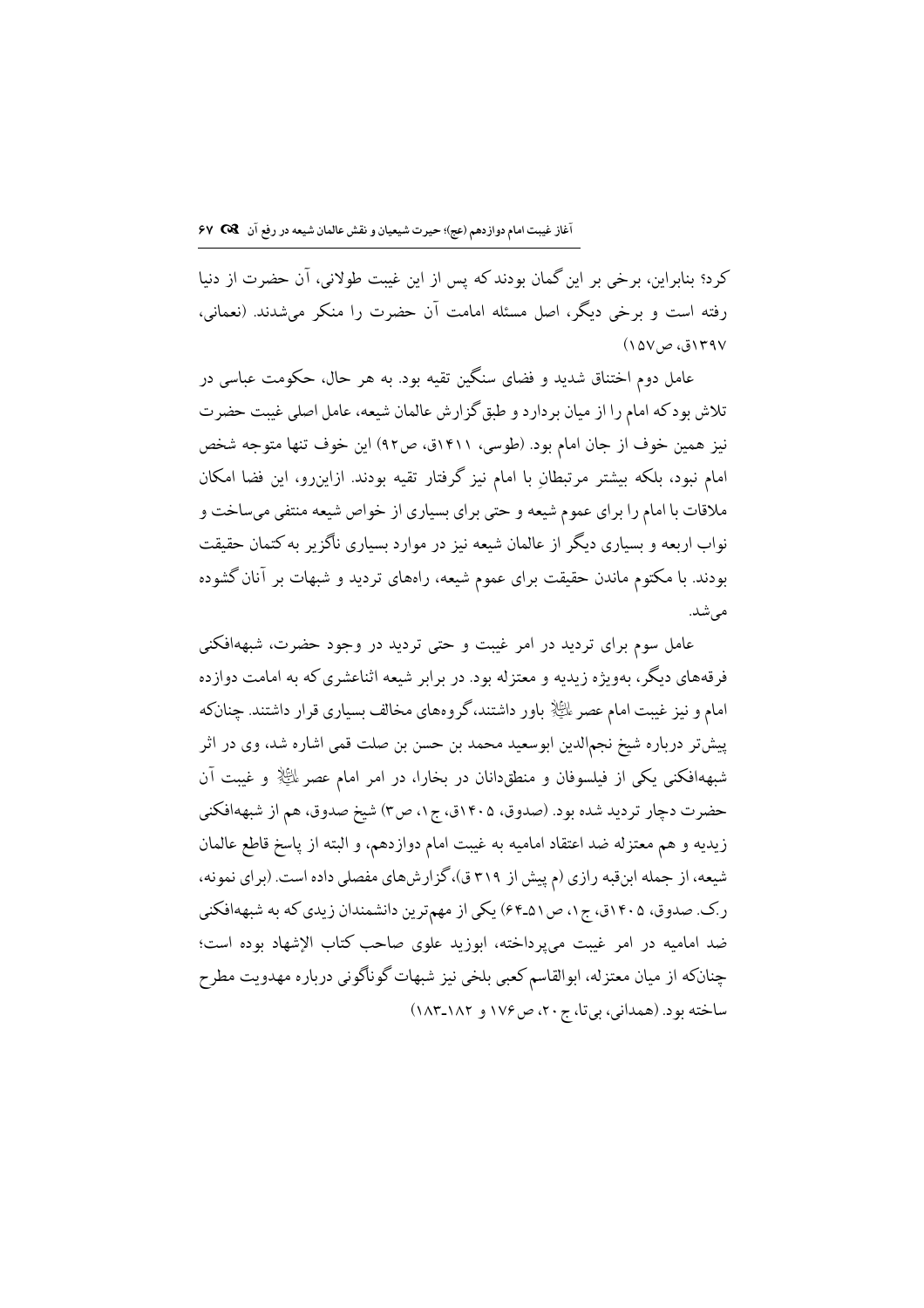۶۸ 30 فصلنامه علمی ـ پژوهشی شیعهشناسی/ سال نوزدهم / شماره ۷۴ / تابستان ۱۴۰۰

ج. تلاش های عالمان شیعه برای زدودن شبهات با وجود شبهات فراگیر در جامعه شیعه، وظیفه عالمان شیعه در برابر این امر، بسیار مهم و سنگین بود. عالمان شیعه از اواخر سده سوم و بهویژه طی سدههای چهارم و پنجم، کوشیدند با روشنگری و نگارش آثار، به این شبهات پاسخ دهند. شمار این آثار و نیز عناوین آنها، هم از گستردگی شبهات و نفوذ حیرت در میان شیعه حکایت دارد و هم از تلاش وافر و سعی تمام و کمال عالمان شیعه در مبارزه با این شبهات. دانشمندان شیعه در این آثار کوشیدند هم اصل مسئله غیبت را تبیین کنند و هم مسئله نص بر امامان دوازدهگانهﷺ را تشریح نمایند و هم به دیگر مسائل مربوط به امامت، امامان و غیبت امام دوازدهم، از جمله مهدی و قائم بودن آن حضرت للَّيِّلا پاسخ دهند. اين تلاشها همزمان با شيوع شبهات و شروع شبههافکنیها، از عصر غیبت صغرا آغاز شده بود و در عصر غیبت کبرا تا تثبیت مسئله غيبت، ادامه يافت. براي مثال، على بن بابويه قمي، پدر شيخ صدوق، كتاب الامامة و التبصرة من الحيره را در يايان عصر غيبت صغرا نگاشت. ابنقبه رازي كتاب نقض كتاب الإشهاد ابوزید علوی زیدی را به رد شبهات درباره امامت، بهویژه شبهات مربوط به امام عصر لمائِگاِ اختصاص داد. ابن ابیزینب محمد بن ابراهیم نعمانی کتاب الغیبه را به رشته تحریر درآورد. شيخ صدوق كتاب كمالالدين و تمام النعمة في اثبات الغيبة و كشف الحيره را نگاشت كه به نظر میرسد مهمترین اثر در اثبات غیبت بوده است. خزاز قمی، شاگرد شیخ صدوق، کتاب كفاية الأثر في النص على الأئمة الاثني عشر را در اواخر قرن چهارم نگاشت. على بن حسين موسوى، مشهور به «علم الهدى» و «سيدمرتضى» (م۴۳۶ ق)، در اوايل قرن پنجم در پاسخ به شبهات معتزله به بحث امامت، كتاب الشافي في الإمامه را نگاشت كرد و نيز رسالهاي در غیبت به رشته تحریر درآورد. (برای آگاهی از متن این رساله، ر.ک. شریف مرتضی، ۱۴۰۵ق، ج۲، ص۲۹۲\_۲۹۸) و محمد بن حسن طوسی (م۴۶۰ ق) کتاب الغیبه را نگاشت. تلاشهای این عالمان سرانجام بر شبهات فائق آمد و مسئله مهدویت و قائمیت و غیبت امام دوازدهم للَّيَالِ در ديدگاه شيعيان تثبيت شد.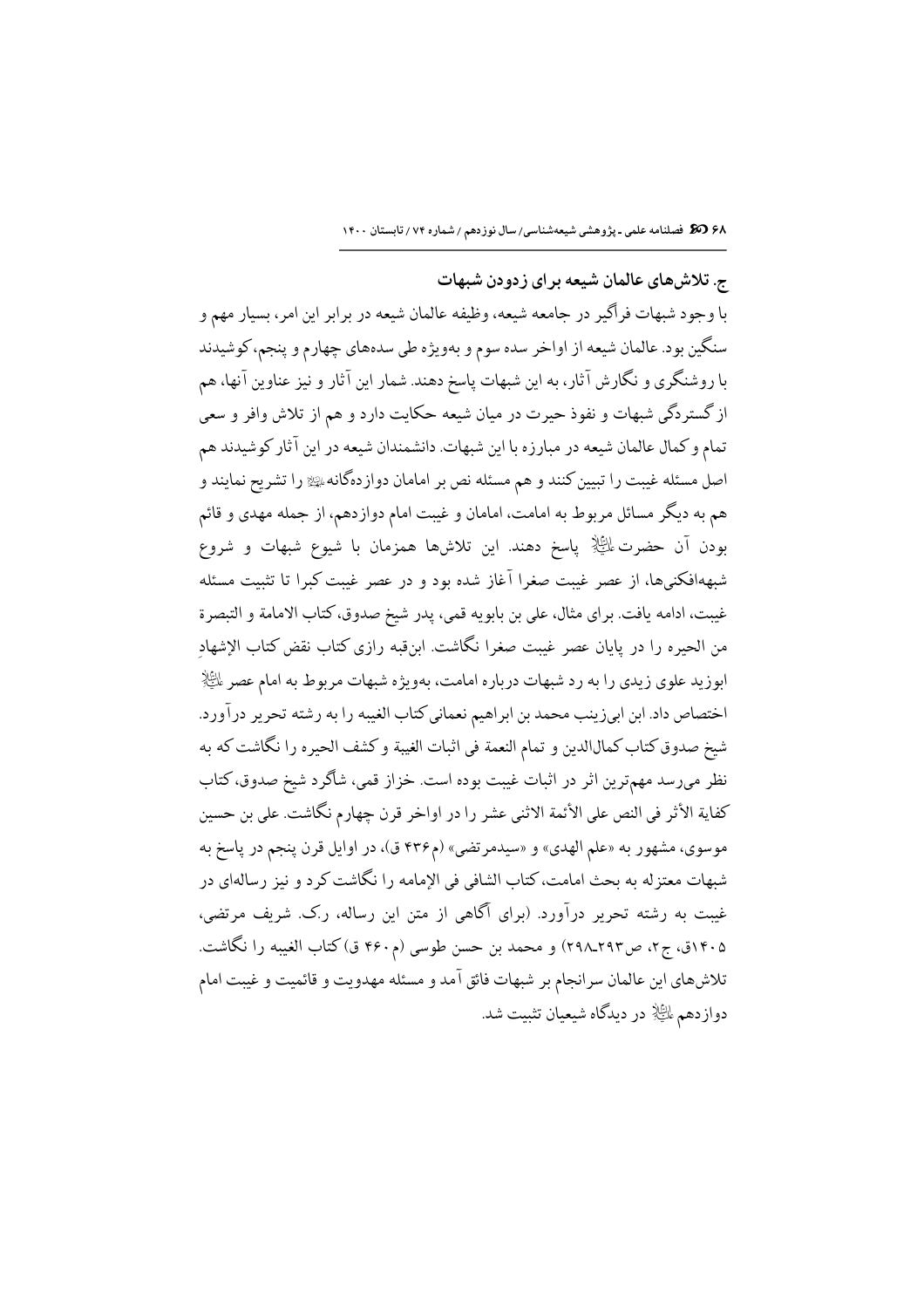شایان ذکر است که این تلاشها در آغاز در شکل یک نهضت عمدتاً نصگرایانه و روایی ظاهر شد و عالمان شیعه کوشیدند بر پایه روایات منقول از پیامبر و اهلبیت یکی به تبیین مسئله غیبت بیردازند. اما رویکرد روایی محضْ همواره کارایی کامل ندارد، بهویژه اينكه برخي از مخالفانْ صحت احاديث، از جمله حديث «ائمه اثناعشر» را مورد خدشه قرار داده و به نوعی، عالمان شیعه را به جعل حدیث در این باب متهم میگرداندند و کارایی احاديث منقول از سوى آنان را با مشكل مواجه مىساختند. (صدوق، ١٤٠۵ق، ج١، ص٧٣، ٨١ و ٨٤) از اين رو، عالمان شيعه از اواخر قرن چهارم هجري بيشتر با رويكرد عقلي ـ كلامي مسئله غيبت را تبيين كردند. در رأس همه، دانشمند بغدادي اماميه محمد بن محمد بن نعمان عُکبری، معروف به «شیخ مفید» (م۴۱۳ ق)، در آثار خود، بهویژه در کتاب الفصول العشرة في الغيبه با بهرهگيري از ميراث عقلي ابنقبه رازي، دو اصل «ضرورت وجود امام در هر عصر» و «عصمت امام» را براي اثبات وجود امام (هرچند غايب) به كار گرفت. (رک .مفید، بیتا، ص۲۸ به بعد)` وی با رویکردی عقلگرایانه و با پرهیز از ابتنای مسئله غیبت بر صرف روایات، و عمدتاً بر اساس قواعد عقلی، از جمله قاعده «لطف»، شاکله متفاوتي به دست داد كه توسط دو شاگرد برجستهاش سيد مرتضى در الشافي في الامامه و شيخ طوسي در تمهيد الاصول و تلخيص الشافي دنبال شد.

## جمع بندي و نتيجه

مسئله غیبت امام دوازدهم لمائِیا﴿ برای شیعیان دوازدهامامی یک مسئله مهم است که امروزه جزو بدیهیترین عقاید این دسته از شیعیان به حساب میآید؛ اما این مطلب به لحاظ تاریخی، در آغاز غیبت امام، دشواریهای بسیاری برای شیعیان به وجود آورده بود. مشکل اصلی آن بودکه تنها بخش اندکی از شیعیان از مسئله غیبت امام دوازدهم اطلاع و آگاهی

۱. شیخ مفید افزون بر الفصول العشره، چهار رساله دیگر در غیبت نبز نگاشته که در محموعه مصنفات شيخ مفيد به چاپ رسيده است.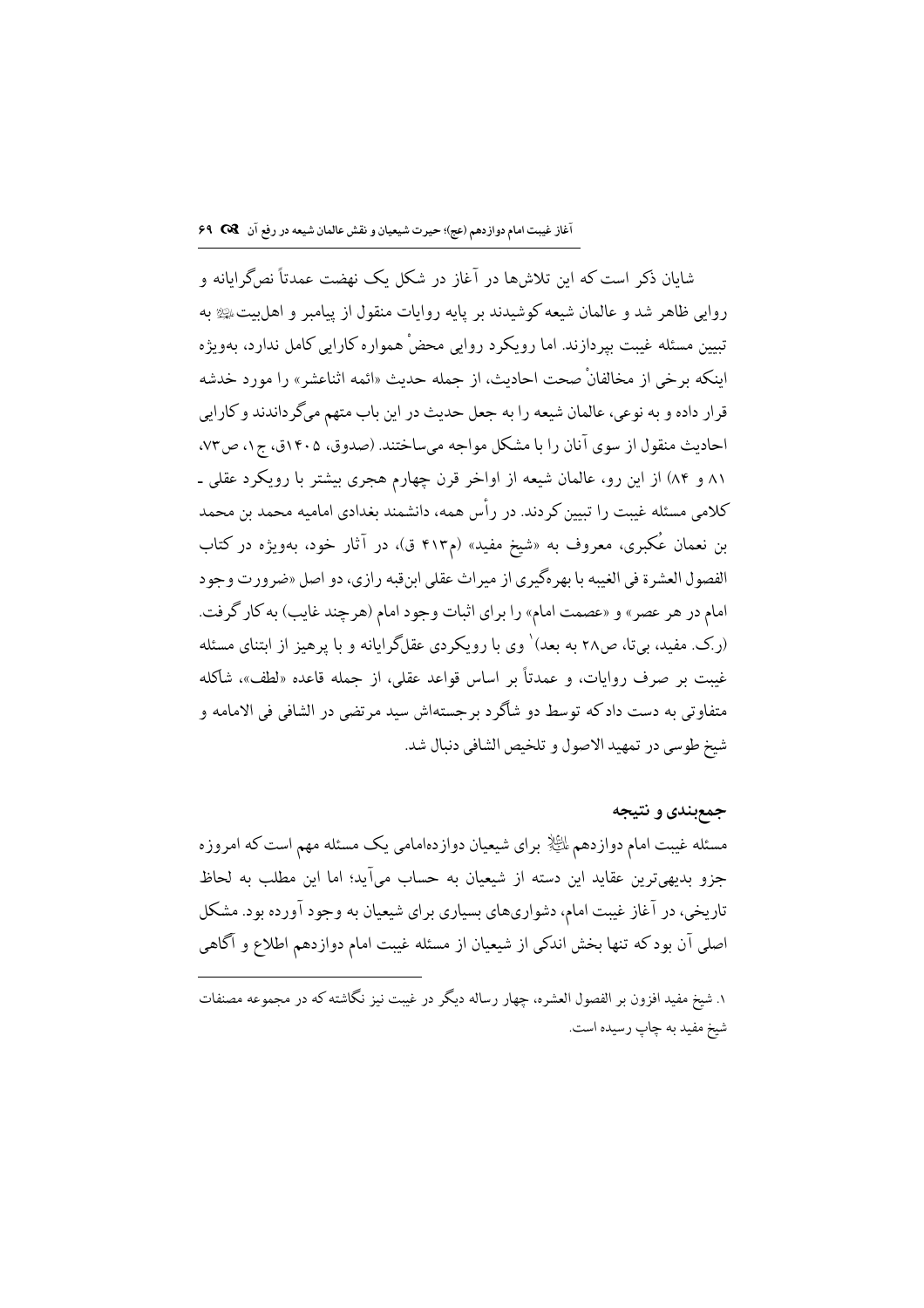٧٠ (3 فصلنامه علمی ـ پژوهشی شیعهشناسی/ سال نوزدهم / شماره ٧٤ / تابستان ١۴٠٠

کامل و کافی داشتند و این مسئله برای همه شیعیان به نحو دقیق تبیین نشده بود. ازاین رو، مسئله غیبت برای بسیاری از جامعه شیعی، امری غیر مترقبه و غیر منتظره بوده است. به همین سبب، با تحقق غیبت امام دوازدهم  $\mathbb{P}^1$ ، بحران اعتقادی بزرگی دامنگیر شیعیان شد که در منابع تاریخی و کلامی، از آن به «حیرت» تعبیر شده است. ازاینرو، غیبت امام دوازدهم لمائِلاً ، بهویژه غییبت کبراکه از سال ۳۲۹ هجری آغاز شد، آغاز دوران دشواری در جامعه شیعی به لحاظ اعتقادی بود و بدنه اصلی جامعه شیعی با بحران بزرگی مواجه گردید و به حیرتی عجیب گرفتار شد. بر اساس این تحقیق، حیرت شیعیان بسیار فراگیر بود و اکثر شیعیان را به خود مشغول کرده بود و در برههای از تاریخ، سردرگمی گسترده و بحرانی فراگیر دامنگیر شیعیان شده بودکه شیعیان از بغداد تا اقصا نقاط خراسان درگیر آن بودند و همین موجب پراکنده شدن شیعیان به فرقههای گوناگون بوده است. عوامل بسیاری در این سردرگمي نقش داشت كه سه عامل طولاني شدن غيبت، اختناق و شدت تقيه، و شبههافكني فرقههای دیگر، بهویژه زیدیه و معتزله از مهمترین عوامل پیدایش این بحران به شمار میآید. با این حال، آنچه اهمیت بیشتری داشت نقش عالمان شیعه در زدودن این بحران و حیرت، و روشنگری آنان در این زمینه بود. عالمان شیعه در برابر این سردرگمی، به تلاشهای عالمانه بسیاری مبادرت کردند و آثار بسیاری در قرن چهارم و پنجم هجری از سوی بسیاری از بزرگان شیعه نگاشته شدکه نشانه اهتمام آنان به رفع بحران از جامعه شیعه به حساب میآید. ایشان توانستند تا اواخر قرن چهارم هجری و در نهایت تا اواسط قرن پنجم هجری، بر این مشکل کاملاً فائق آیند و شبهات مربوط به غیبت امام دوازدهم ءلله را برطرف سازند.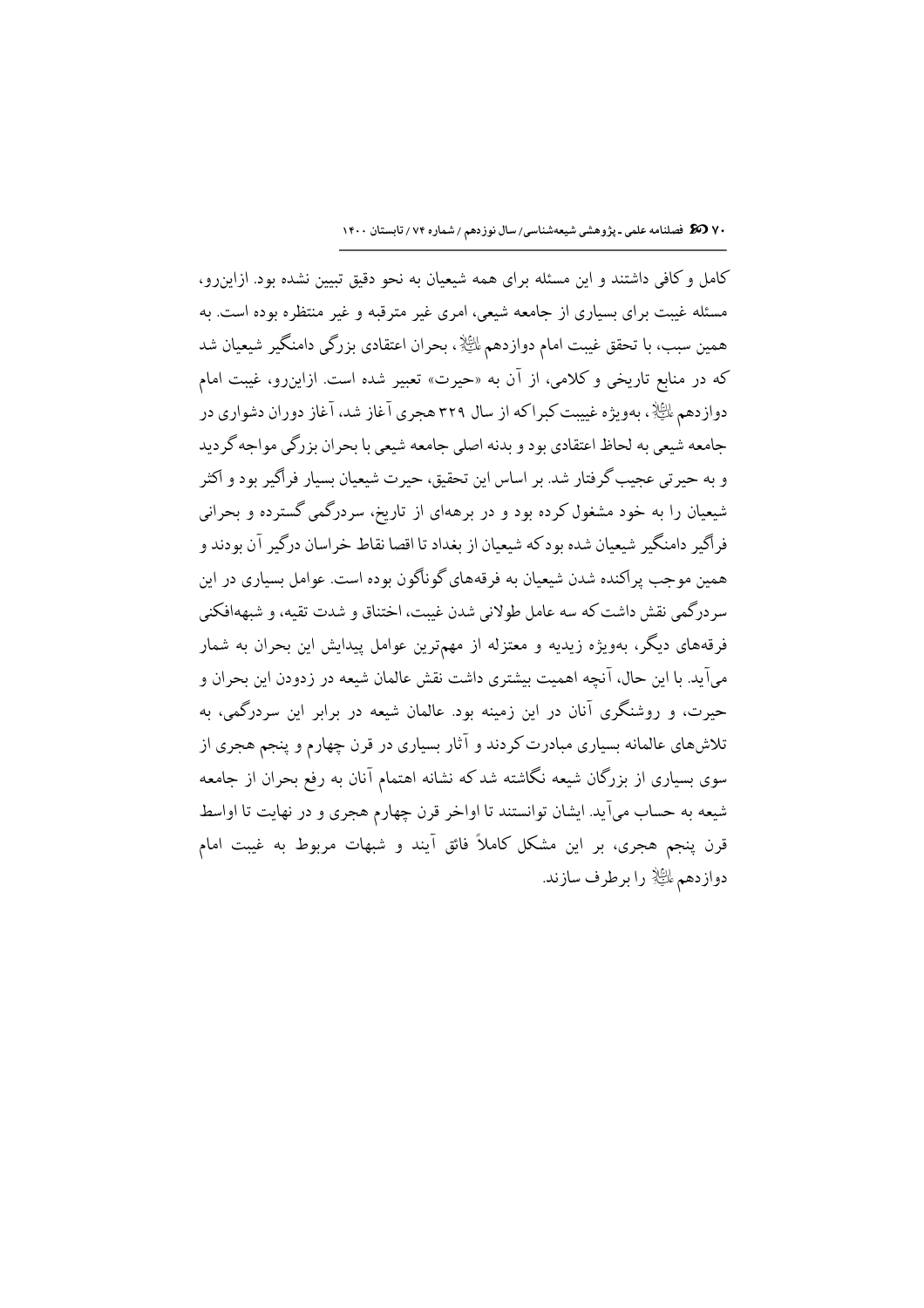منابع ١. ابن بابويه قمى، على بن حسين (١٤٠۴ق)، الامامة والتبصرة من الحيره، قم، مدرسة الامام المهدي(عج). ۲. ابن صوفي، علي بن محمد (۱۴۲۲ق)، **المجدي في انساب الطالبيين**، تصحيح سيدمهدي رجائي، مقدمه سيدشهابالدين مرعشي نجفي، چ دوم، قم، كتابخانه آيتالله مرعشي نجفي. ٣. ابن نديم، محمد بن اسحاق (١٣٩٨ق)، **الفهرست**، بيروت، دار المعرفه. ۴. اشعري قمي، سعد بن عبدالله (١٣۴١)، المقالات والفرق، تصحيح محمدجواد مشكور، تهران، عطايي. ۵. جلالی، سیدلطفالله (۱۳۹۲)، تاریخ تشیع (۱): شیعه در عصر حضور امامان تا پایان غیبت **صغر**ا، قم، مركز بينالمللي ترجمه و نشر المصطفى. ۶ـ حسین، جاسم (۱۳۶۷)، **تاریخ سیاسی غیبت امام دوازدهم** الثَّای<sup>ن</sup>ی ترجمه محمدتقی آیتاللهی، تھران، امبرکبیر . ٧. خزاز قمي، على بن محمد (١٣٩٢)، كفاية الاثر في النص على الائمة الاثنى عشر، ترجمه و تحقيق رضا رفيعي، قم، زمزم هدايت. ٨- شريف مرتضى، على بن الحسين (١٤٠۵ق)، **رسائل الشريف المرتضى**، «**رسالة في غيبة الحجه**»، به اهتمام سيداحمد حسيني و سيدمهدي رجائي، قم، دارالقرآن الكريم. ۹. شهرستاني، محمد بن عبدالكريم (١٣٩٥ق)، الملل و النحل، تحقيق محمد سيدكيلاني، بيروت، دار المعرفة. ۱۰. مصدوق، محمد بن على (۱۴۰۵ق)، كمالاللدين و تمام النعمه، تصحيح على اكبر غفاري، قم، مؤسسة النشر الاسلامي. ۱۱. طوسی، محمد بن حسن (۱۴۱۱ق)، ا**لغیبه**، تحقیق عبادالله طهرانی و علیاحمد ناصح، قم، مؤسسةالمعارف الاسلاميه. ١٢. مفيد، محمد بن محمد (١٤١۶ق)، **الارشاد الى معرفة حجج الله على العباد**، چ دوم، قم، مؤسسة آل البيت لاحياء التراث.